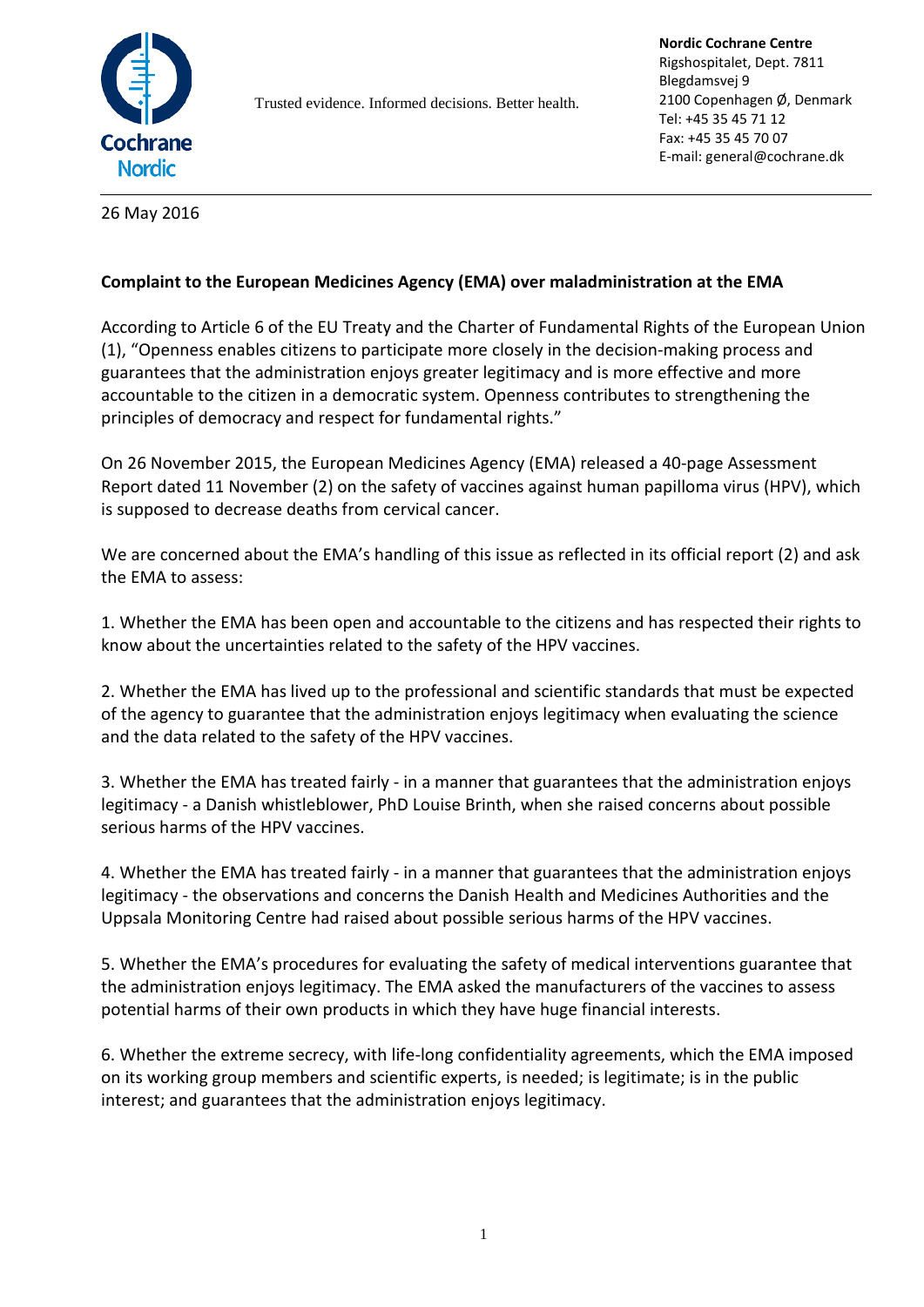7. Whether the redactions the EMA imposed on documents it delivered to the citizens according to Freedom of Information requests were needed; were legitimate; are in the public interest; and guarantees that the administration enjoys legitimacy.

8. Whether the EMA has behaved in a manner that guarantees that the administration enjoys legitimacy in relation to declaring conflicts of interest. We noticed a Guido Rasi's name associated with patents for inventions and wonder whether this is the same person who is the EMA's director. If so, we believe Rasi has failed to declare his conflicts of interest. We also believe that the rapporteur for the EMA's report, Julie Williams (2), has failed to declare her conflicts of interest.

9. Whether the EMA behaves in a manner that guarantees that the administration enjoys legitimacy when the agency use experts with financial ties to the manufacturers, in particular considering that it is always possible to find experts without such conflicts.

10. In the interest of transparency, we urge the EMA to ensure that the names of all the experts consulted are disclosed together with their conflict of interest declarations. We also urge the EMA to ensure that the conflicts of interest statements from the rapporteur, the co-rapporteurs (Jean-Michel Dogne (BE) and Qun-Ying Vue (SE)), their contact persons at the EMA and everyone else who has given statements to the EMA are brought out in the open. Finally, we urge the EMA to ensure that Declarations of Interests for officials at the EMA are honest.

### Outline of the case

After Denmark had contacted the European Commission, and the Commission requested the EMA to give its opinion, the Danish Health and Medicines Authorities (DHMA) asked the EMA in July 2015 to assess the research linking HPV vaccines to serious harms, which included peer reviewed articles published by PhD and physician Louise Brinth from the Danish Syncope Unit at Frederiksberg Hospital in Copenhagen describing possible serious neurological harms of the vaccine. In its submission to the EMA, the DHMA included a review of the global data made by the Uppsala Monitoring Centre (UMC, a WHO collaborating centre).

The prominent symptoms, which are suspected of being caused by the vaccine, are similar to those seen in so-called functional disorders such as chronic fatigue syndrome (CFS) and include postural orthostatic tachycardia syndrome (POTS) and chronic regional pain syndrome (CRPS). The hypothetical mechanism is an autoimmune reaction triggered by either the active component of the vaccine or the adjuvant in the vaccine. These syndromes are difficult to diagnose; their causes are poorly understood; and they are likely to be underreported. This complicates studies of a causal link.

The EMA's official report (2) gives the impression of a unanimous rejection of the suspected harms. However, only seven months earlier, the EMA had resolved that "A causal relationship between the dizziness and fatigue syndrome, Postural Orthostatic Tachycardia Syndrome (POTS) and Gardasil [one of the HPV vaccines] can neither be confirmed nor denied" (3). Moreover, the EMA's internal report of 256 pages (4), which provided the draft for its 40-page official report, tells a very different story. The internal report is confidential but has been leaked.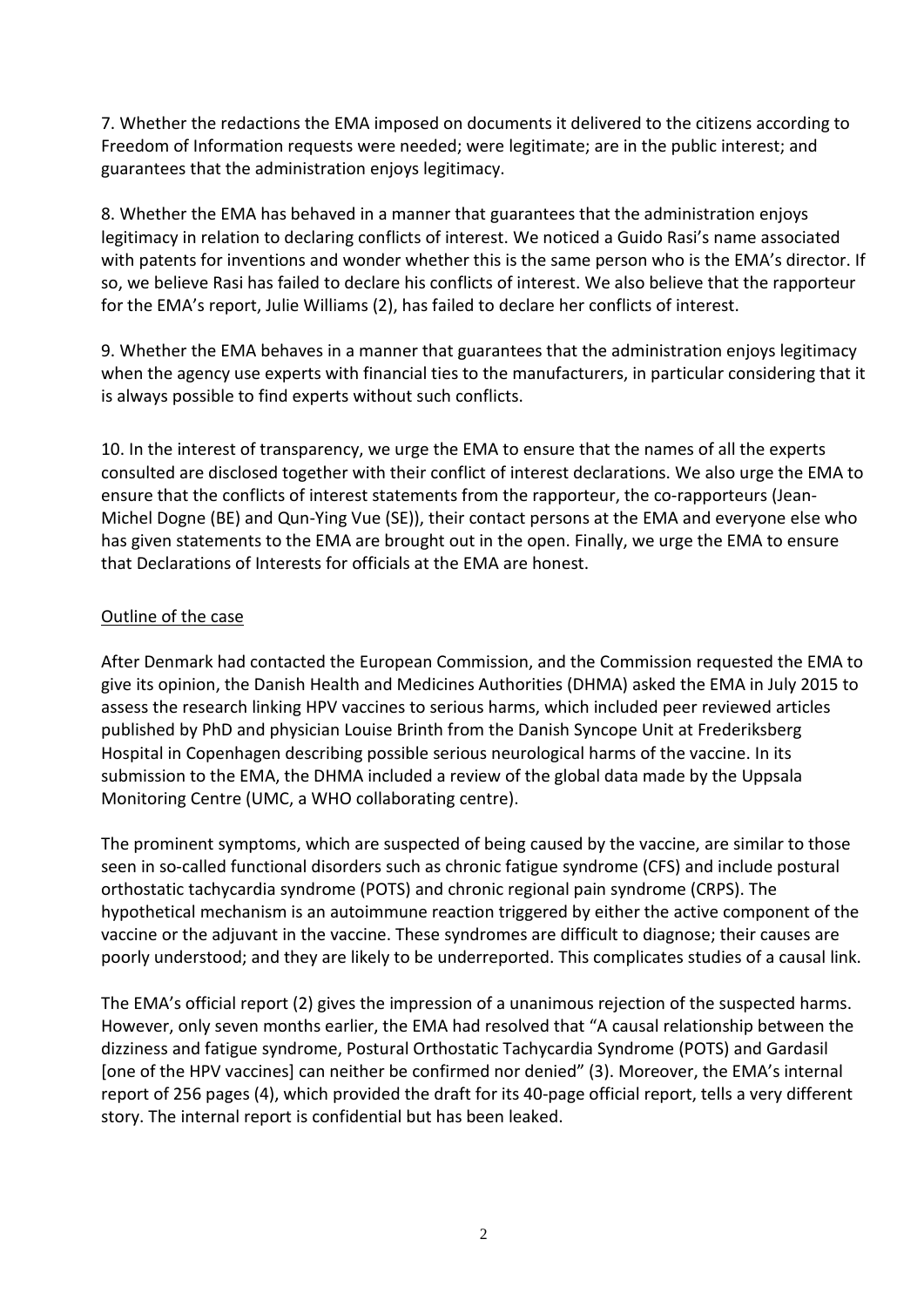There are many problems with the EMA's official report, and Louise Brinth has drawn attention to them in a 63-page document from 17 December 2015 (5). Brinth did not have access to the confidential internal report (4) when she wrote the document, only to the official one (2). Brinth's observations

1. The EMA asserts that: "Overall, the case series reported by Brinth and colleagues (2015) is considered to represent a highly selected sample of patients, apparently chosen to fit a pre-specified hypothesis of vaccine-induced injury" (2, p24).

Brinth states in her report that she and her co-workers included all consecutively referred patients, with the exception of the ones excluded because they met the exclusion criteria (5, p17).

We find that the EMA's allegations constitute guesswork ("apparently"), are pejorative and come close to an accusation of scientific misconduct. The EMA's comments are totally inappropriate for an EU authority to make on honest researchers and the criticism is furthermore totally unfounded.

2. EMA: "many of these symptoms would require some sort of objective clinical evaluation, yet there is no information on how this was done or what other clinical assessment may have been undertaken to exclude other causes of the symptoms" (2, p23).

Brinth: Nausea, headache, abdominal pain, fatigue etc. are in essence subjective symptoms and as such they escape "objective clinical evaluation". Orthostatic intolerance was quantified through tilttesting, which constitutes more than "some sort of objective clinical evaluation" ... "altogether I find the criticism put forth with regard to my work and my scientific approach unjust. I find that the evaluation of my work presented by EMA is based on many assumptions. Most of these assumptions are to my best knowledge wrong. I find this approach strange and unscientific … In the EMA report, it is concerning that the complete data set was not included. Only specific parts of the report have been reproduced, and it is not defined how these parts were chosen. As a result, there are a number of examples of inconsistency between the representation of UMC data in the original DHMA report and the EMA report" (5, p25-26). Brinth furthermore writes that her observations and hypotheses were supported by the independent review of the global data made by the Uppsala Monitoring Centre (5, p26).

We find that the EMA's comments are unprofessional, misleading, inappropriate and pejorative, and that the EMA's approach involves cherry-picking, which is unscientific. Furthermore, the Uppsala centre compared reports of potential harms from the HPV vaccines with reports of similar harms from all other vaccines offered to women and found that POTS was reported 82 times for HPV vaccines versus once; CRPS 69 times versus 16; autonomic nervous system imbalance 77 times versus 16; and fibromyalgia 62 times versus 39. Several other comparisons were made but did not show differences. In the EMA's opinion, this does not allow any conclusions to be made (4, p230 in the pdf, or 51/77 in the subdocument). The rapporteur noted that the analyses were not corrected for multiple comparisons (although that would not have made a ratio of 82 to 1 disappear) and that the higher frequency of harms could be due to media attention (no evidence for this was presented). The finding by the Uppsala centre that a substantially higher proportion of case reports were serious for the HPV vaccines compared to other vaccines was mentioned but not paid attention to in either of the EMA reports (2, 4).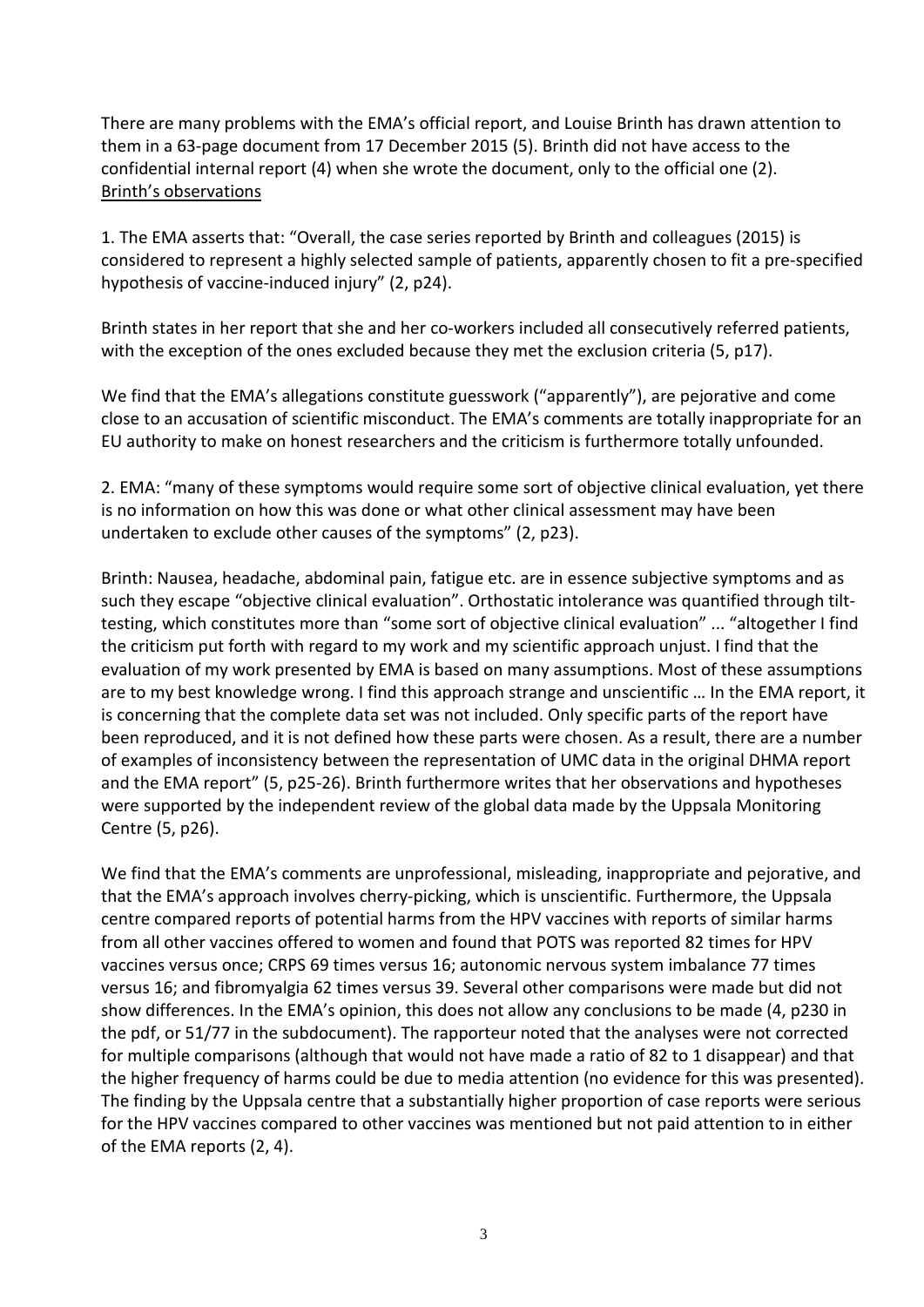3. EMA: Chronic fatigue syndrome has "been reported relatively constantly since 2009" (2, p27).

Brinth: According to the UMC report, chronic fatigue syndrome has "been increasing since 2012 with a marked increase between 2012 and 2013" (5, p27).

We believe that the EMA misrepresents the UMC report with regard to possible serious harms of the vaccine (see more examples below).

4. The EMA failed to mention that the Danish reports were more often classified as "serious" and had more often included a large amount of clinical relevant information. Instead, the EMA mentioned that "the terms POTS, orthostatic intolerance and autonomic nervous system imbalance are reported disproportionately more in HPV reports from Denmark vs HPV reports in other countries" (2, p27).

Brinth: The UMC noted that "a significantly greater proportion of the reports from Denmark were considered "good reports"; were classified as "serious"; and were received from either a physician, consumer or a lawyer (5, p28). There were a number of potential side effects, which were statistically significantly over-reported with the HPV vaccine, but which the EMA failed to mention: disturbances in consciousness, muscular weakness, disability issues, and neurological signs and symptoms (5, p29).

We find that the EMA, rather than praising the Danish diligence, casts doubts on whether the Danish peer reviewed research should be believed. This is an inappropriate attitude to safety for a drug agency. We agree with Brinth that the EMA misrepresented the UMC review in its own report, thereby creating the impression that Brinth should have published substandard research. It seems to us that it is the EMA that uses and accepts substandard methods, not Brinth (see more examples below). The EMA omitted some of the important suspected harms of the vaccine, which is another example of cherry-picking.

5. Brinth: "As far as I can see, the minutes of the [EMA] meetings are not released. What data did they get to review? Did they write a report for the PRAC [Pharmacovigilance Risk Assessment Committee] to use? And if they did where is the report – can we see it? To my best knowledge the conclusion of the meetings and the report put forth by EMA is presented as if it is the result of an unanimous discussion and opinion of the SAG [Scientific Advisory Group] and these experts. This makes us unable to judge if all the experts agreed on the conclusion of the final report. I find this a very strange, unscientific and undemocratic approach. In a matter as complex as this I believe that not two single scientists will share exactly the same viewpoints … Creating a sort of false consensus based on the participants being bound to secrecy will inevitably lead to the impression that "all these many experts agreed on the conclusion set forth by EMA"" (5, p33).

We agree with Brinth. The EMA's official 40-page report (2) is misleading, as it gives the citizens the impression that there is nothing to worry about in relation to vaccine safety and that the experts consulted by the EMA agreed on this. However, the EMA's confidential, internal report (4) reveals that several experts had the opinion that the vaccine might not be safe and called for further research, but there was nothing about this in the official report. We find that the extreme level of secrecy imposed by the EMA on its working group members and other experts is inappropriate and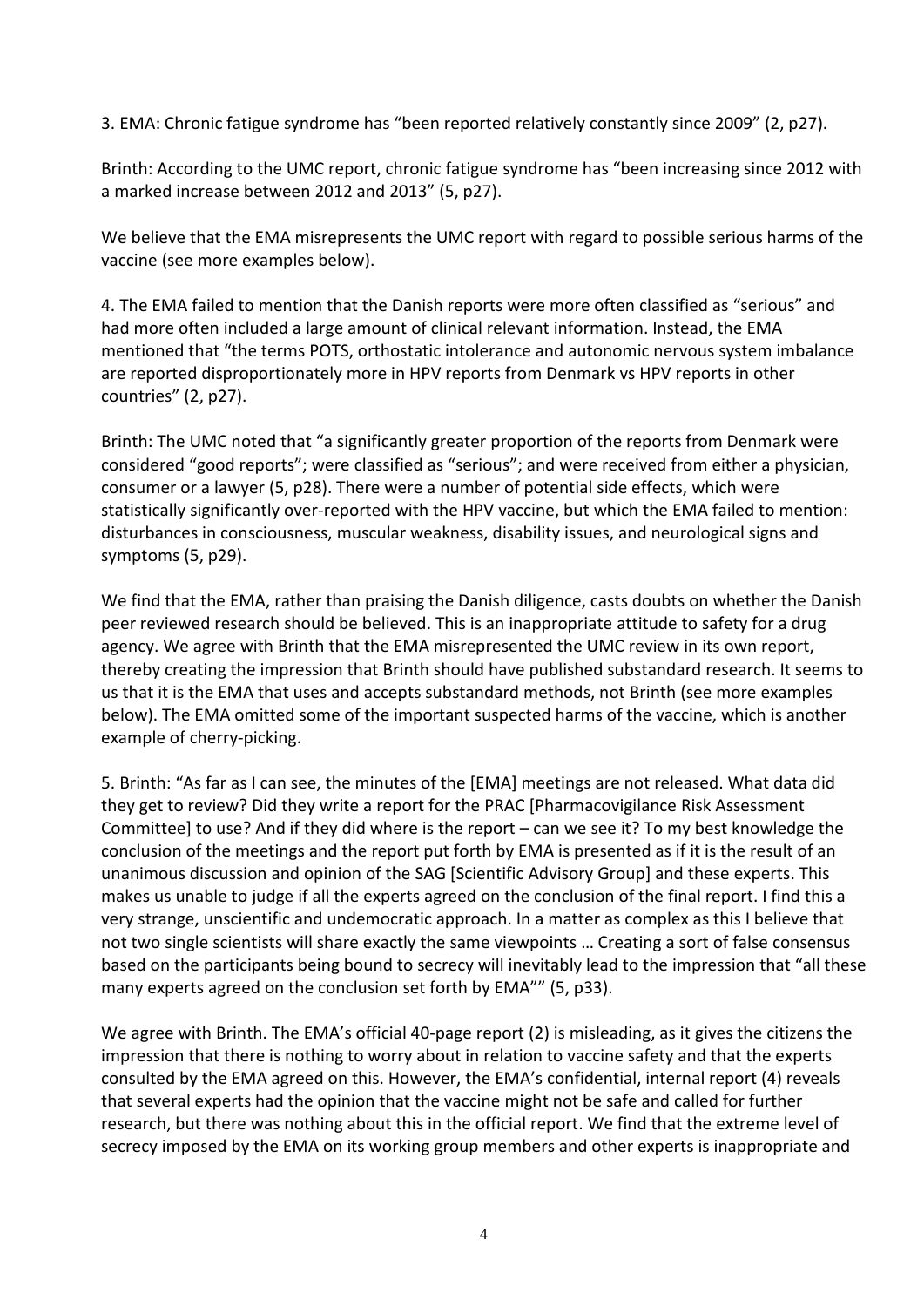goes against the public interest in openness and transparency about possible serious harms of the vaccine. In the EMA's internal report (4), there is a **"Confidentiality Reminder**" on page 2:

"As an EMA expert you are bound to life-long duty of confidentiality. The duty of confidentiality applies to all information of the kind covered by the obligation of professional secrecy. This includes, for example, the fact that there is a meeting, that you have been nominated to participate, the agenda of the meeting, the product or company concerned, the participants, any part of the discussions and outcome. All documentation (correspondence, reports, minutes, etc.) must be kept as confidential and stored in a secure place or destroyed. The duty of confidentiality stops only if information has been made public and only to the extent that has been released into the public domain."

6. Brinth: "Reading EMA's report it seems to me that the review of the safety data which includes available data from the clinical trials and post-marketing surveillance and the literature review was all collected by the marketing authorization holders (MAHs) [GlaxoSmithKline Biologicals, Merck Sharp & Dohme Limited, and Sanofi Pasteur MSD]? This must have been in the form of a report written by the MAHs to the EMA?. Is this report freely available?" (5, p34).

We find it unacceptable that the EMA in its official report (2) did not make it clear that it allowed the drug companies to be their own judges (4) when evaluating whether the vaccine is safe, particularly since there is a huge amount of money at stake: The global expenditure so far on HPV vaccines can be roughly estimated at €25 billion. The EMA asked the companies to search for side effects of the vaccine in their own databases and did not check the companies' work for accuracy. This is not an acceptable procedure. There are countless examples of drug companies hiding serious - even lethal harms from the authorities (6) (see also under "8. Brinth" below).

7. Brinth: "Were there any opportunities for PRAC-members, SAG-members or other assessors to ask additional questions or for clarifications? I find it highly problematic that we as readers of the EMA reports – and I as medical professional having diagnosed and evaluated a substantial part of the Danish Cases – my diagnoses and work altogether downed and overruled by MAH/ EMA – have not access to their case detection methods ... I know that a substantial proportion of the POTS-cases reported as suspected side effects from Denmark have been done by me. I therefore find it troubling and strange to see that POTS-cases have been overruled and judged as not meeting or only partially meeting the diagnostic criteria in 50 out of 83 cases given the diagnosis POTS in the AER [Adverse Events Reports] … I interpreted the report as if it is the MAH who has evaluated the AER – and have found that most of the POTS cases do not meet the proper diagnostic criteria? The EMA report mentions the diagnostic criteria put forth by Raj and Sheldon … We use the exact same criteria and have experience in diagnosing and treating POTS – and are to some extent quite restrictive in our diagnostic practice. It can be discussed - as we do in our papers – whether POTS is a relevant diagnosis or not. However, that is a whole other issue. Therefore, we need to know: Has the MAH based their evaluation on the AER alone – or have they been through the whole medical record of these patients? It is well known that an AER will not include all the details of the clinical history and therefore it is rare that any spontaneous report will meet diagnostic criteria. Evaluating the diagnosis given in AER will be very difficult bordering on impossible if based only on the AER. But – if they did obtain full medical record – then the discrepancy between the diagnoses given by the clinicians seeing the patient and filing the report and the MAH is a more relevant discussion. But then this discussion should be out in the open. We need to close the gap between the reality as it looks like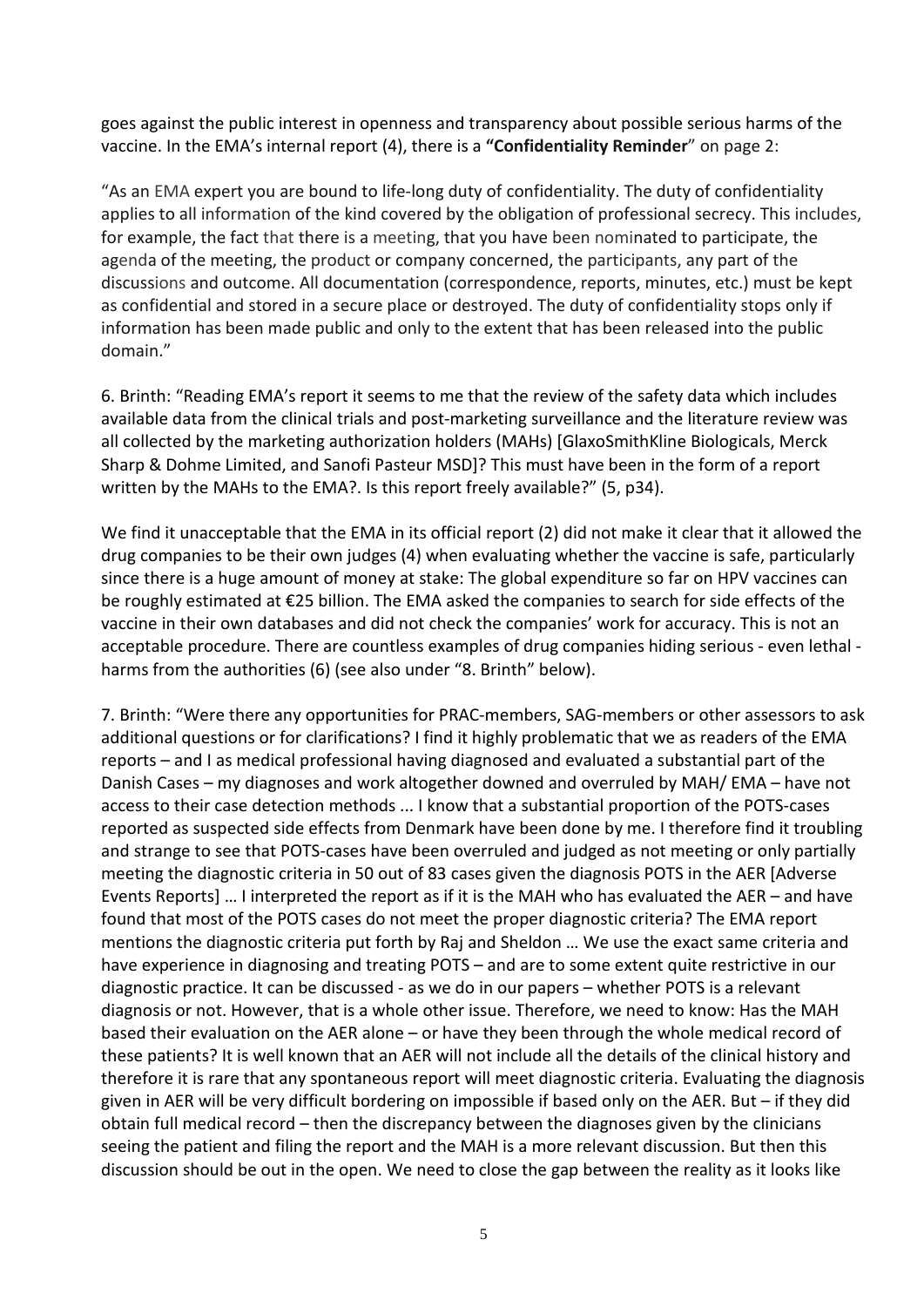from the clinicians (and the patients) point of view and the MAH and EMA. Either I have misunderstood the whole diagnostic approach to POTS – and then I need to know. Or – the reports have been judged on a too lose background. Both scenarios represent - as I see it - a quite serious problem. We have a common interest in reaching consensus on how to use this POTS- diagnosis as it is now very much on the agenda … Our thoroughness underlined by the fact that WHO has stated that the Danish AER did not in the essense [sic] differ from reports from the rest of world – but were of a higher quality" (5, p34-35).

We find it totally unacceptable that no one - not even the person whose research is so strongly and unfairly criticised in the EMA's official report (2) - can judge on what grounds and by whom 50 out of 83 cases of POTS were dismissed by the EMA. Furthermore, the secret internal EMA report (4) reveals that the POTS cases were dismissed *without* having access to the full medical records. Clearly, the "research" carried out by the companies did not live up to the accepted standards for such research and the EMA did not ensure that it did. This is very serious, as the EMA used the companies' assessments to overrule the research done by Brinth, which is of a much higher standard. The Danish Health and Medicines Authorities (DHMA) also criticised pretty strongly the EMA's approach (7, p9-10):

"The main conclusion in the Danish report is not, as described in the assessment, to change focus to CFS. Rather the review highlights the necessity to evaluate combinations of symptoms rather than only performing separate evaluations of individual diagnoses. It shows that although the number of POTS cases is very high in Denmark, compared to the rest of the world, the symptom pattern seen in the Danish dataset is similar to reports submitted from other countries. Even though it cannot be shown for certain at this point, it is likely based on these data, that patients with the same symptomatology would receive different diagnoses in different member states e.g. POTS in DK and CFS/ME in others. This consideration is important for the discussion of consistency regarding the POTS signal, where it is stated that the finding of the majority of POTS cases in Denmark does not support a causal relationship. We do not agree with this conclusion based on the data."

Immediately after this, the DHMA states:

#### "Risk Management Plan/ Post-authorisation Safety Studies/ Conditions

Need for further studies regarding the signal for POTS:

We agree with the conclusion from the rapporteurs and also state in the Danish report [this shows that these comments come from the DHMA], that the data from spontaneous reports cannot be used to provide evidence for a causal relationship between symptoms and vaccination.

However in view of the methodological limitations of the data available and the fact that the observed cases did exceed the expected cases, especially in Japan and Denmark, the conclusions should be cautious and the signal cannot be dismissed either based on the current evidence.

We recommend that the vaccine SAG and expert meeting include a discussion of the need and possibilities to design appropriate PASS studies to explore POTS further. Similar question as Q3 regarding CRPS."

8. Brinth writes that the EMA's official report notes on page 12 that PRAC requested the MAHs to search not only "for reports specifically containing the terms POTS and CRPS" but also to use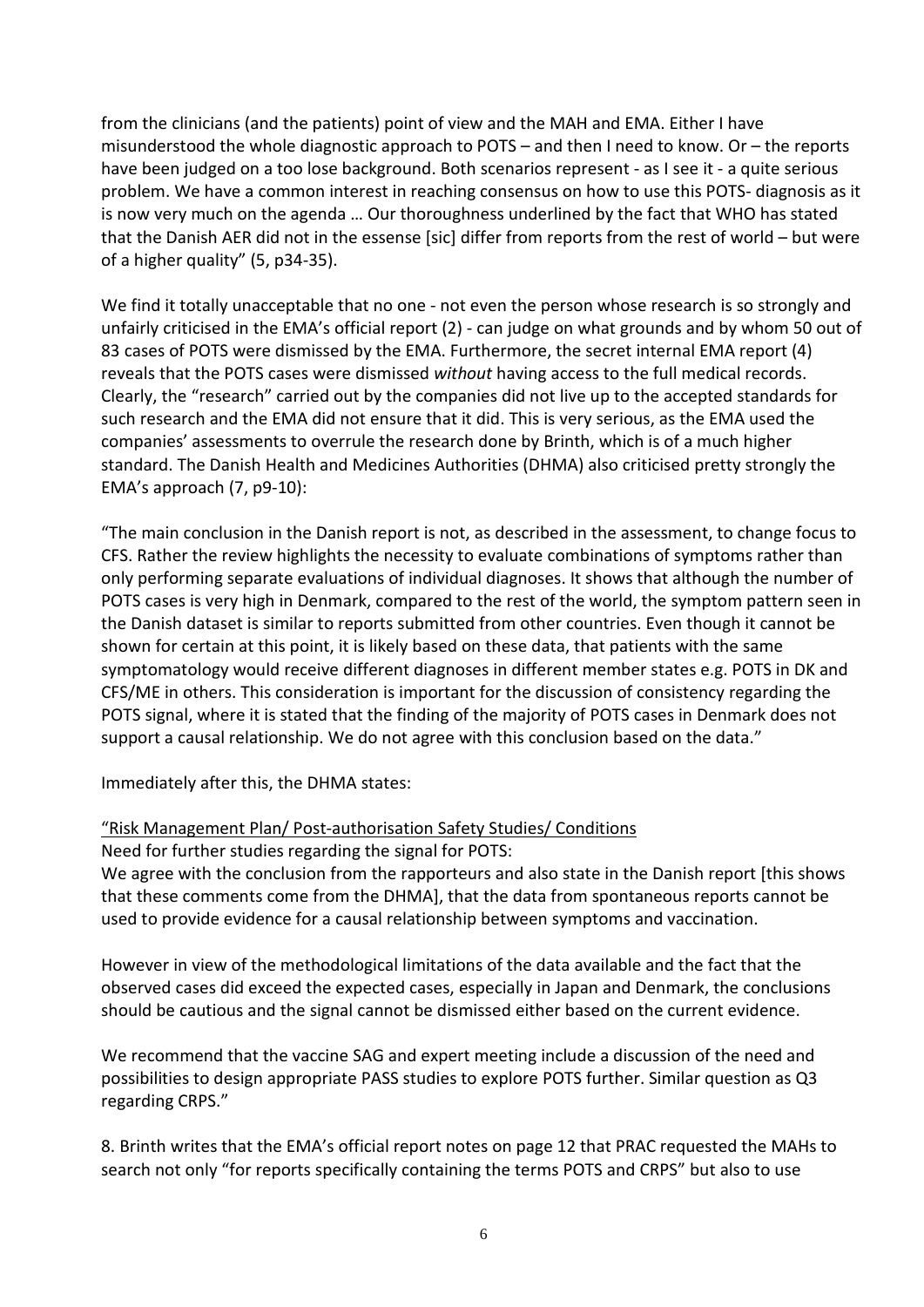"common search strategies" "to identify possible cases of undiagnosed CRPS and POTS." Brinth says it would have been relevant to have these search strategies clearly defined and given because, to the best of her knowledge, there are no common search strategies which have been previously defined for either POTS or CRPS (5, p35-36).

We agree with Brinth. It is notoriously difficult to identify the harms in question and it is unacceptably poor standards for such research not to define precisely what the search strategies were. It is a fundamental requirement for systematic searches that the combination of search terms is clearly described (8), but not even in the internal 256-page report are these search strategies defined (4). This is extraordinary, as the companies have a huge vested interest in not finding these possible harms in their databases. When the DHMA in 2014 asked Sanofi Pasteur MSD to review its database for potential side effects of its HPV vaccine, the company searched for POTS in a way that made the number of cases retrieved very low (9). This was discovered by the Danish National Board of Health, partly because only 3 of 26 Danish reports of POTS showed up in the company's searches. Sanofi Pasteur MSD had been asked to search on a number of specific symptoms including dizziness, palpitations, rapid heart rate, tremor, fatigue and fainting, but the company ignored the orders. Instead, the company searched on three symptoms: "postural dizziness", "orthostatic intolerance" and "palpitations and dizziness." As terms used in reports of harms are the ones used by the doctors reporting them, unusual search terms will yield few results.

9. Brinth: The EMA's question 2 to the companies "does not make any sense to me: If both the "vaccine group" and the "control group" received aluminium adjuvanted "placebo" or another aluminium adjuvanted vaccine as "placebo" – how does it make sense to ask the company to only discuss potential explanations including risk factors for the development if a **difference** is observed? By asking this question – I find that EMA actually states and take for granted that we know with a very high degree of certainty that we will not see side effects due to the adjuvant?" (2, p37).

We agree with Brinth. In all the vaccine trials apart from a small one, the "placebo" contained aluminium adjuvant, which is suspected of being neurotoxic. It is therefore difficult to find a difference between harms of the vaccine and the "placebo," but the EMA failed to address this fundamental problem in its official report (2). It is clear from the EMA's internal report (4) that the MAHs simply lumped the results from trials with a genuine placebo with those that had a potentially neurotoxic "placebo": "**Clinical safety data.** For the purpose of the referral, the MAH was requested to provide an in depth review of the CRPS and POTS cases observed within all clinical studies. To respond to this request, the MAH has pooled the safety data from 18 completed and unblinded studies designed with an active comparator group (either placebo or another vaccine other than an HPV vaccine, i.e. Hepatitis B, Hepatitis A) which includes a total of 42,047 vaccinees (21,268 in HPV group and 20,779 in comparator groups)" (4, p119 in the pdf, or 7/67 in the subdocument). We believe this constitutes scientific misconduct, but the EMA accepted it nonetheless, without reservations: "Strength of the potential association. The few cases reported from RCTs [randomised clinical trials] are evenly distributed between the qHPV and placebo groups which does not suggest an association" (4, p20 in the pdf, or p11 in the subdocument).

10. Brinth: The EMA asked the MAHs to provide an analysis of the observed number of postmarketing cases of CRPS and POTS in association with their HPV vaccine in comparison to those expected in the target population. The analysis should discuss the assumptions made with respect to the background incidence in the target population and also the influence of potential under-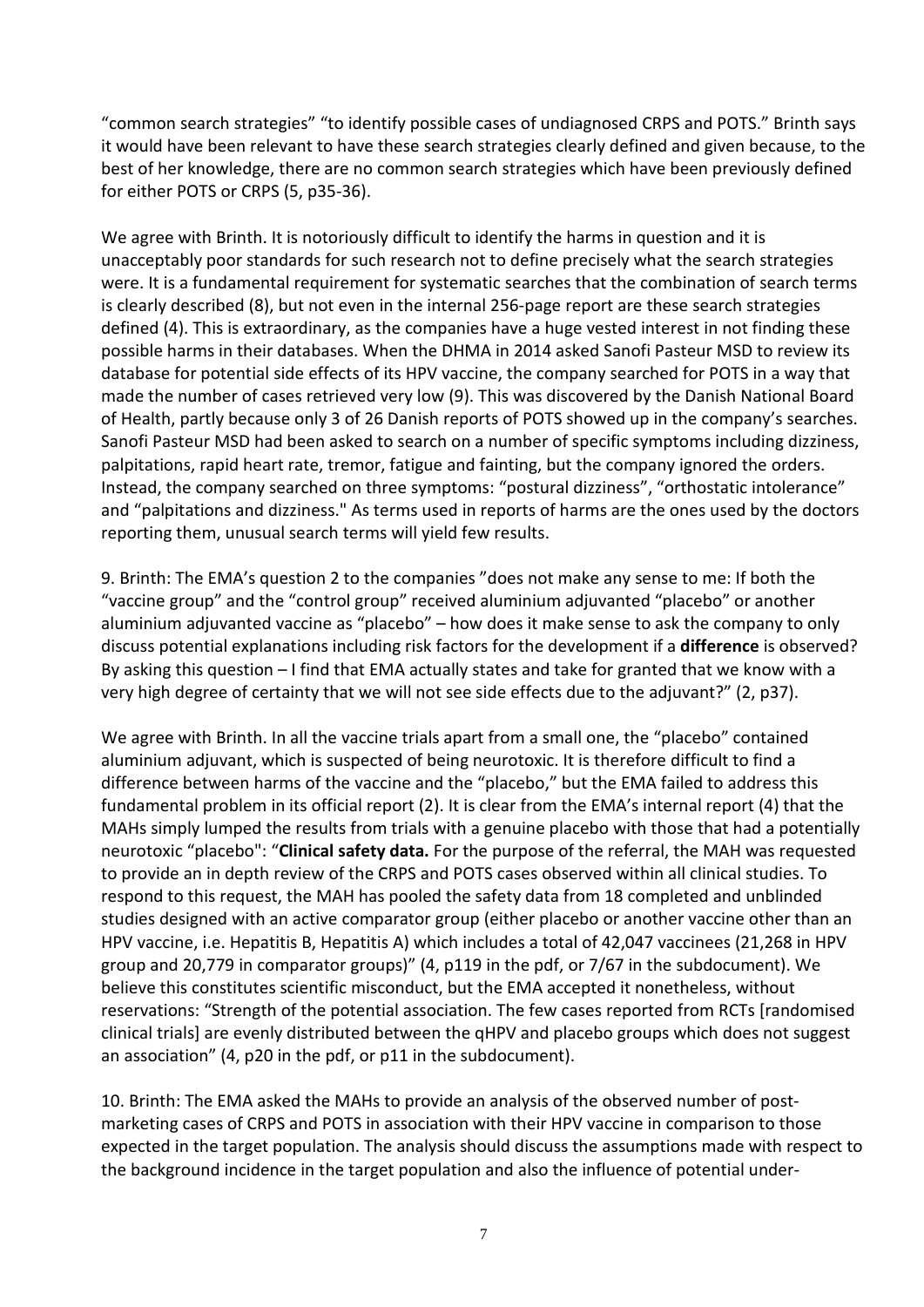reporting of cases in association with HPV vaccines. "I think the whole assumption underlying this question – that it is even possible to establish a reasonable estimate of the background incidence in the target population is a key issue. It is not possible for the time being to give a reasonable estimate of the incidence of these very underrecognized, underdiagnosed and poorly understood disease entities with very different diagnostic practices applied depending on nationality, medical specialty etc" (5, p39).

We agree with Brinth. One of the key arguments in the EMA's report (2) was that there was no difference between what was observed and the expected background incidence. However, the underlying research is of very poor quality, which renders this observation meaningless. For example, for some of the analyses, the observed incidence of chronic fatigue syndrome was used to estimate the expected incidence of POTS (4, p96, or 87 in subdocument). Furthermore, the EMA writes in its report that for POTS with the Gardasil/Silgard vaccine, the observed number of cases was generally *lower* than expected under almost all assumptions for all regions and countries except for Denmark (2, p17). This observation should have alerted the EMA to the fact that analyses based on expected incidence are grossly unreliable. We find it curious and scientifically unacceptable that the official EMA report (2) puts more weight on the "observed versus expected" analyses produced by the companies than the much more reliable Uppsala data.

11. Brinth: The EMA asked the MAHs to provide a critical appraisal of the strength of evidence for a causal association between the HPV vaccine and CRPS and POTS considering the published literature (including epidemiological studies) and the possible causes and pathophysiology of CRPS and POTS, and to discuss whether there is a biological basis for a possible causal association. "I think it would be relevant to know if it was performed by the MAH only or supplemented by the EMA? I think it would be highly relevant to gain insight into the search strategies applied in the literature research. I have an interest in POTS, and have had for many years. I know that POTS is probably associated to autoimmunity, because this is the current perception in the scientific field of POTS. Publications are starting to emerge describing the findings of autoantibodies in patients diagnosed with POTS. The same autoantibodies are also found in CRPS and ME/CFS [myalgic encephalomyelitis/chronic fatigue syndrome]. I know that these studies are small studies, – but I think that they represent some very important information and a hypothesis generating body of evidence" (5, p39).

We find it totally unacceptable to perform a literature review without giving the readers details of its methods, in particular the search strategies used. This is clear from all manuals about systematic literature reviews, e.g. the Cochrane Handbook (8). We also find that the EMA has ridiculed and dismissed the research performed at the Danish Syncope Unit in a way that is unfair, misleading, partly erroneous and pejorative. If drug agencies behave like this when doctors report their observations about possible serious harms of approved products, doctors will be unlikely to alert the public to their observations in future. This would be a tragedy for public health.

#### Many redactions by the EMA in its documents are not legitimate

Various people have obtained redacted documents from the EMA through Freedom of Information requests. As we have access to the unredacted version of the EMA's confidential 256-page internal document (4), we can see which bits the EMA has redacted. We give some examples of redactions that we find unreasonable (our comments are in brackets):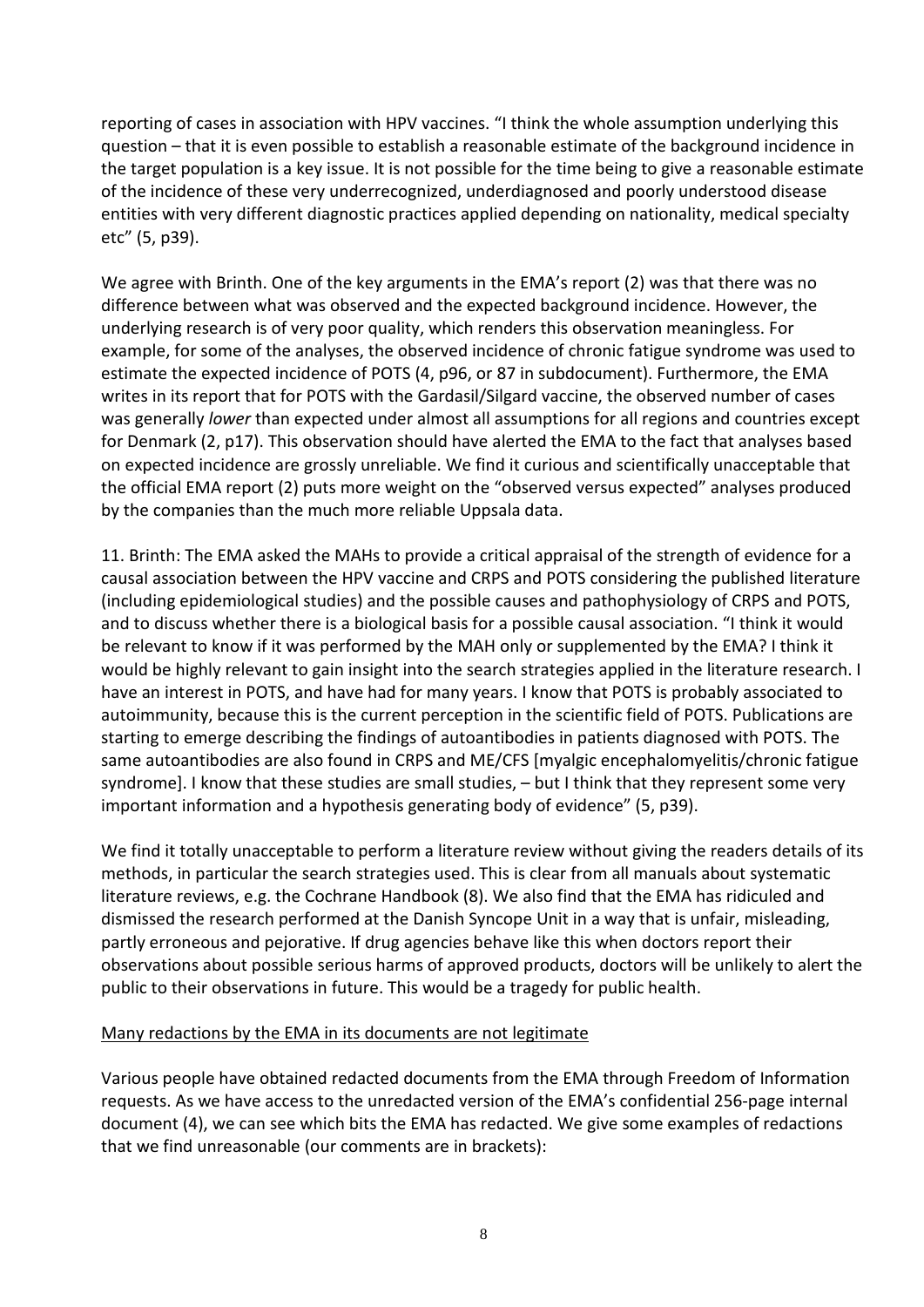1) Names of contact people at the EMA for the rapporteur and co-rapporteurs. (This does not make sense, particularly since the names for the rapporteur and co-rapporteurs were not redacted).

2) Case numbers of patients for which harms were reported. (This is not necessary, as it is not possible to identify individual people from a case number, but it can make it difficult to assess a scientific report when such numbers are missing).

3) Country names for individual cases. (This does not make sense unless the idea is to obscure for outsiders whether or not the EMA's assessments are trustworthy, particularly since the EMA considers the Danish cases to be dubious).

4) Numbers of reported harms for individual countries, names of countries where there is an excess incidence of reported harms, and number of doses of the vaccine used in individual countries. (This is even more difficult to understand unless the idea is to obscure for outsiders whether or not the EMA's report is trustworthy and whether or not the EMA's criticism of the Danish Syncope Centre is warranted).

5) While it is indicated that some harms reports come from the Danish Syncope Centre, it is redacted that the centre is located at Frederiksberg Hospital. (This does not make any sense, particularly not when the name of the hospital was not redacted elsewhere).

6) The publication identifier for an article in press. (This is pretty meaningless unless the idea is to keep readers of the report in the dark. Scientists routinely refer to papers in press and it should not be hidden where such papers will appear).

Here is an example of an absurd redaction (7). It is clear to anyone familiar with this area that the word left out must be "Denmark." The example also illustrates that there were far more uncertainty and disagreement than the EMA's official report reveals. The co-rapporteur is obviously not happy with the approach taken.

#### **Assessor's comment:**

Given the substantial uncertainties in the observed versus expected analysis caused by the poor understanding of pathophysiology and unreliable definitions of these conditions and the consequent uncertainty regarding baseline incidence, a wide range of assumptions were used in these calculations. As noted, under some of these assumptions the observed already exceeds the expected in The suggested recalculation might actually increase uncertainty around the estimate. A wide definition of observed cases should be accompanied by a similarly wide definition in the estimation of expected cases in order to be correct. The recalculation is therefore not considered helpful to reach the overall conclusion. The proposed recalculation of observed versus expected ratios is therefore not endorsed by CoRapp SE.

#### Uncertainties in the science that did not make it to the official report

There was much genuine uncertainty about what the science tells us and whether further research is needed, and there was also a lot of disagreement in the EMA's working group that is not apparent in the official report. Here are some examples from the PRAC co-rapporteurs' referral updated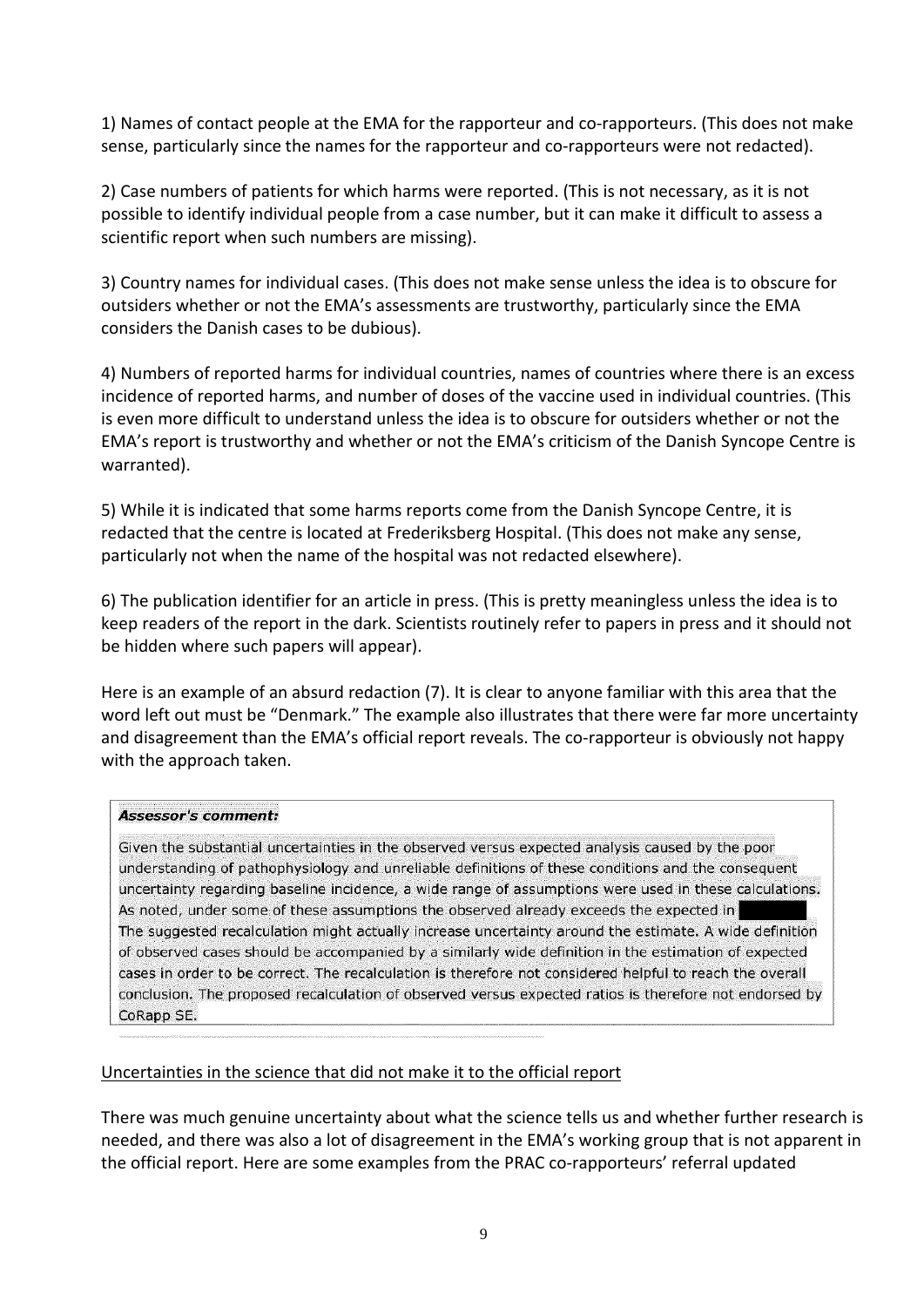assessment report from 28 October 2015 (7) (the official title says "co-rapporteur's", which is likely an error, as there were two co-rapporteurs, not one).

1. "We agree with the limitations in the current data, but we do find it important not to dismiss the issue at this point but to consider studies or other activities to gain additional information in the future. Also we find that active communication and involvement of all relevant stakeholders is key to address current and future public concerns and ensure the public confidence in the national vaccination programs" (7, p9).

This didn't happen. The EMA left no doubt in its official report that the vaccine is safe (2).

2. "In the search for cases coded as POTS in the database the MAH make a further selection by case definition criteria that appears too limiting. Only cases that are medically confirmed have been induded, which is reasonable for a diagnosis such as POTS that cannot be expected to be verified by a consumer. 83 reports are identified as medically confirmed but out of these almost half (40 cases) are then dismissed for not meeting the case definition for POTS. It appears that they have been dismissed mainly due to lack of information in the reports. This does not appear to be in accordance with good practice, since spontaneous reports cannot be expected to describe all details for a diagnosis given to a patient. As also pointed out in the rapporteurs AR p.22, we agree that when a diagnosis is reported and verified by a HCP, this description should be accepted and used in the further work e.g. observed versus expected ratios" (7, p9).

The co-rapporteurs are highly critical of the approach of the MAHs and find that "when a diagnosis is reported and verified by a HCP [we assume this means health care practitioner], this description should be accepted and used in the further work e.g. observed versus expected ratios." It is noteworthy that the co-rapporteurs agree with Brinth (see "7. Brinth" above) and that this support for her arguments did not make it to the EMA's official report (2). We believe that an assessment provided by a clinical expert who sees the patient is likely to be far more reliable than that performed by a company employee with a conflict of interest looking at paperwork.

3. "The main conclusion in the Danish report is not, as described in the assessment, to change focus to CFS. Rather the review highlights the necessity to evaluate combinations of symptoms rather than only performing separate evaluations of individual diagnoses. It shows that although the number of POTS cases is very high in Denmark, compared to the rest of the world, the symptom pattern seen in the Danish dataset is similar to reports submitted from other countries. Even though it cannot be shown for certain at this point, it is likely based on these data, that patients with the same symptomatology would receive different diagnoses in different member states e.g. POTS in DK and CFS/ME in others. This consideration is important for the discussion of consistency regarding the POTS signal, where it is stated that the finding of the majority of POTS cases in Denmark does not support a causal relationship. We do not agree with this conclusion based on the data" (7, p9).

The co-rapporteurs are highly critical of the EMA's draft report and yet again, they agree with Brinth, but this strong support for her arguments did not make it to the EMA's official report (2).

4. "However, as the potential involvement of Cervarix in the occurrence of CRPS cannot be completely ruled out at this stage, the co-rapporteur recommends that this risk should continue to be investigated" (7, p7).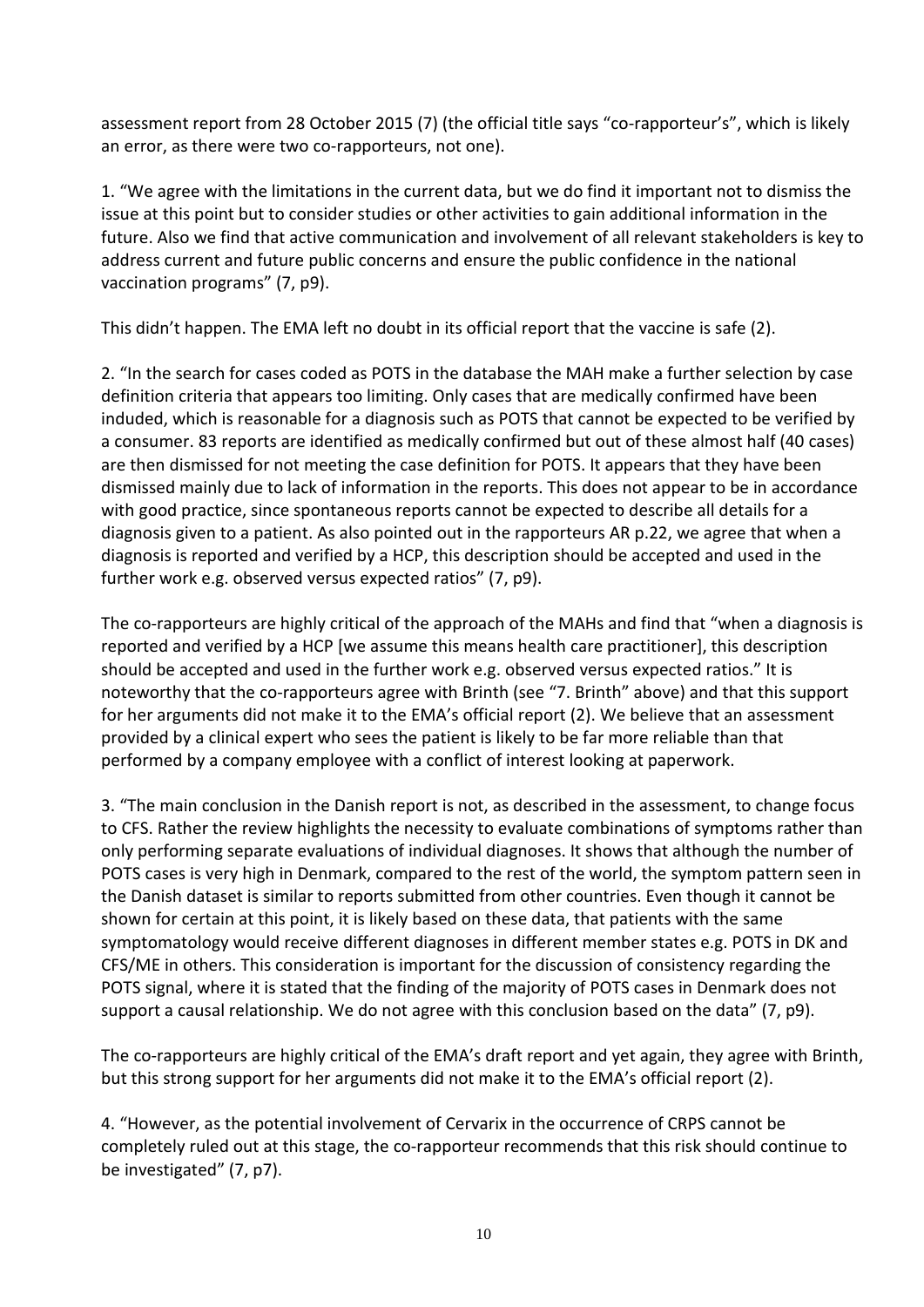"We agree with the conclusion from the rapporteurs and also state in the Danish report, that the data from spontaneous reports cannot be used to provide evidence for a causal relationship between symptoms and vaccination. However in view of the methodological limitations of the data available and the fact that the observed cases did exceed the expected cases, especially in Japan and Denmark, the conclusions should be cautious and the signal cannot be dismissed either based on the current evidence. We recommend that the vaccine SAG and expert meeting include a discussion of the need and possibilities to design appropriate PASS studies to explore POTS further. Similar question as Q3 regarding CRPS" (7, p10).

The co-rapporteurs agree with Brinth that more research is needed, but this support for her arguments did not make it to the EMA's official report (2). In the EMA's confidential, internal report, the rapporteur dismissed the proposals by the co-rapporteurs:

"The Rapporteur agrees with most conclusions af the Co-Rapporteur (BE) for Cervarix, with the exception of the recommendations in relation to further evaluation of CRPS and POTS" (4, p5).

5. "We support DHMA comment that due to differential clinical practice across countries, similar suspected ADRs [adverse drug reactions] to HPV vaccine are receiving different diagnoses (or indeed no clear diagnosis), which in turn may be potentially 'diluting' a safety signal" (7, p11).

The co-rapporteurs' support to the concerns of the DHMA, which asked the EMA in July 2015 to assess possible serious harms of the vaccine, did not make it to the EMA's official report (2).

There are additional examples in the EMA's confidential, internal report (4) of highly important disagreements and observations that are not revealed in the official report (2). In several of these cases, the rapporteur disagrees with the two co-rapporteurs, but it is only the rapporteur's opinion that is presented in the official report.

6. "**Rapporteur's comments on the Brinth et al case series:** ... In summary, the case series reported by Brinth et al represents a highly selected sample of patients, apparently chosen to fit a prespecified hypothesis of vaccine-induced injury" (4, p225-6 in pdf, or 46-47/77 in the subdocument).

We note that this defamatory remark about Brinth's research is exactly the same as in the EMA's official report: "apparently chosen to fit a pre-specified hypothesis of vaccine-induced injury" (2, p24).

7. Dr Luc Kiebooms and Dr Andre Devos motivated in their statements why a PRAC study was needed (it is not clear who these people are but they seem to be external experts) (4, p171-4 in the pdf, or 59-62/67 in the subdocument):

"The Vioxx scandal<sup>2</sup> and Diane-35-problems have shown how weak reporting is. In both cases there has been reporting for years, but this was done with the same methodology as suggested here. So the insight into the actual extent and severity of the phenomenon was slowed down tremendously. In both cases afterwards it turned out, that the makers of the medicine knew of the adverse reactions, before the medication was brought into circulation. For HPV now, the same seems to occur. We are at the stage of a reporting of a particularly large number of cases for a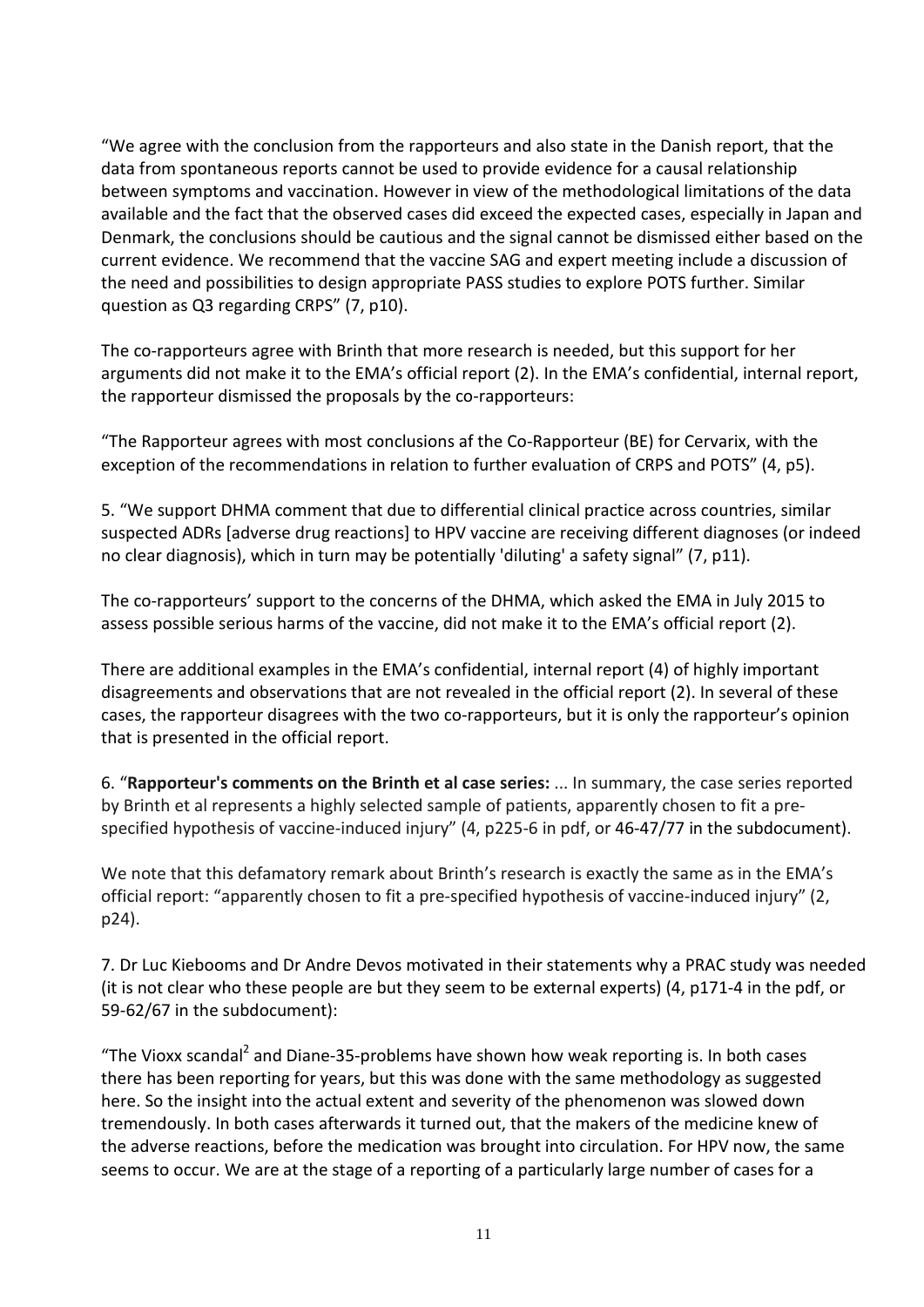vaccination, for which a zero tolerance regarding the side effects should prevail<sup>3</sup>. Until now all the literature is exclusively under the direct supervision of the industry, probably even all information comes from the industry. There are no independent studies, despite the fact that these were raised on several levels."

"In this Dutch population at the most around 4% of the female population might have benefitted from vaccination! As for the Danish situation: should we vaccinate 500 000 women to prevent a possible infection in 20 000 unscreened women, knowing that promiscuous behaviour and sex at a young age increase the risk and that this STI [sexually transmitted disease] for a greater part can be avoided<sup>8</sup>? In these unscreened women at most a few hundred will develop cervix cancer, what could be by avoided through a cheaper screening. In addition, in any case this screening remains needed for the 30% not covered dangerous HPV infections. Therefore in the Netherlands was advised not to take up the vaccine in the vaccination program<sup>9</sup>" ..."In 2009 Cervarix was added to the Dutch national immunization program in the context of prevention of cervical cancer."

### "**Are the vaccines safe?**

According to the firms they are safe. Initially, the vaccine was compared with a placebo group being vaccinated with physiological serum, whereby the number of adverse reactions was much higher and much more serious than in the control group. After comparing 320 patients in the saline placebo group a quick move was made to an aluminium-containing placebo, in order to be able to only evaluate the effects of the active substance. However, this distorted the comparison, because no one voluntarily wants to be vaccinated with toxic aluminium, as this is not really necessary, when inoculation with a harmless saline solution can be done. The differences between Gardasil and the saline placebo group were, however, already noticeable<sup>15</sup>. Here we can refer to the Vioxx scandal, where the adverse reactions in fact were known, but concealed by the firm. Here also the difference between the vaccine and the saline placebo is concealed in all publications, as the table below clearly shows. For serious adverse reactions one suddenly takes the saline and aluminium group together, perhaps to cover up the major differences between these two groups."

These two experts question seriously the prevailing assumption, apparently also at the EMA, that the vaccine is so important for public health that it is justified not to communicate to the public 1) that there are uncertainties related to vaccine safety, 2) that drug companies cannot be trusted; and 3) that it is wrong to lump together results obtained with a genuine placebo with those obtained with a potentially neurotoxic placebo. We agree with the two experts when they suggest that this lumping may represent a cover up and we also find that the EMA should have informed the public about this unacceptable lumping of a true placebo with an active placebo instead of keeping it secret. This is totally unacceptable and contrary to good scientific practice to such a degree that we consider it outright scientific misconduct committed by the EMA.

### Conflicts of interest

According to laws of public administration in several European countries, people should never be in a position where they are being asked to evaluate themselves. For example, Danish law states (our translation):

"Anyone who works in the public administration is disqualified in relation to a particular case if he or she has a special personal or financial interest in the outcome ... The person who is disqualified in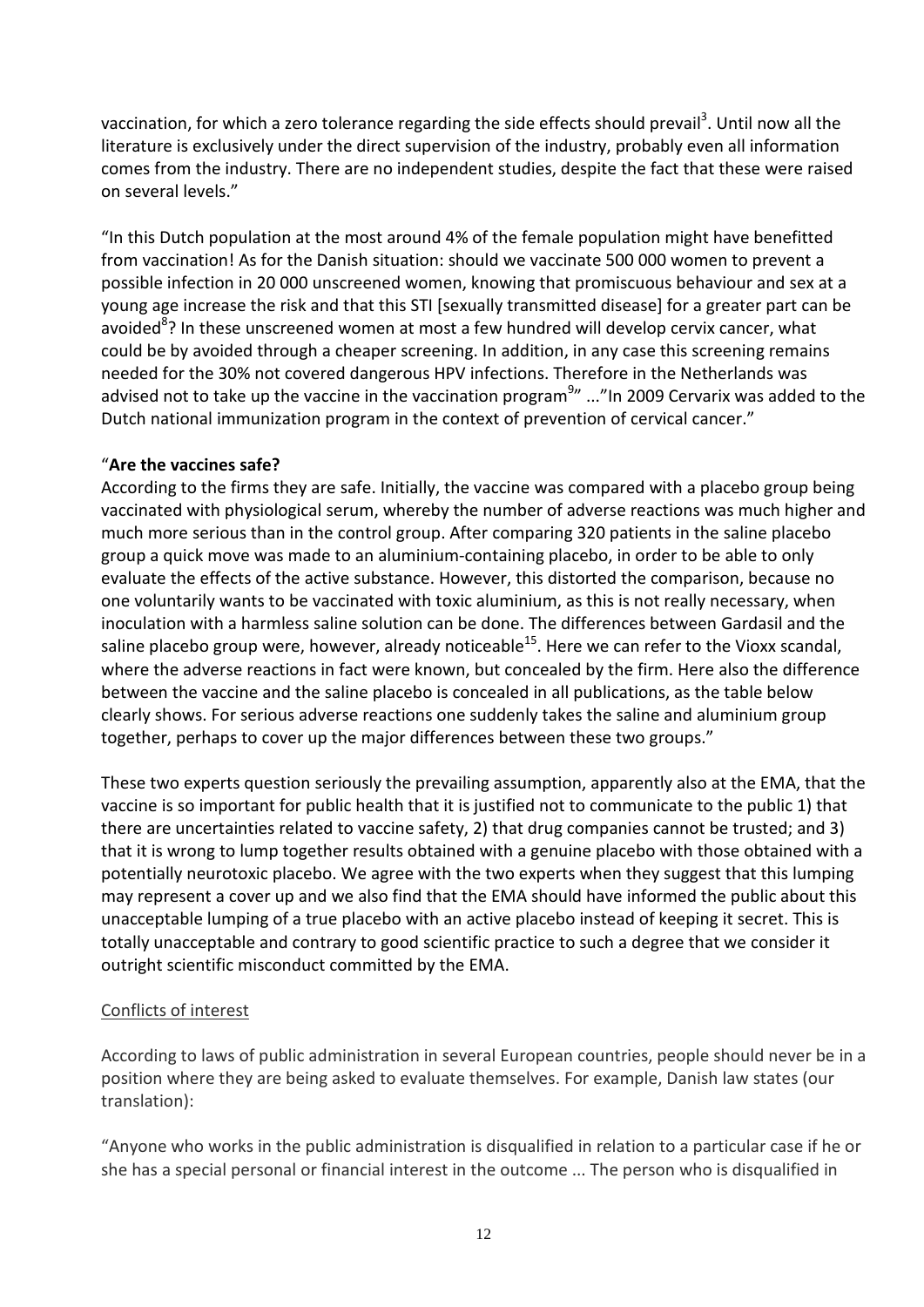relation to a case does not make decisions, participate in decision making or otherwise assist in the consideration of the case."

1. The EMA asked the MAHs to provide "a cumulative review of available data from clinical trials, post-marketing and literature in order to evaluate the cases of CRPS and POTS with their product" ... an analysis of the observed number of post-marketing cases of CRPS and POTS in association with their HPV vaccine in comparison to those expected in the target population, stratified by region, if available ... a critical appraisal of the strength of evidence for a causal association with HPV vaccine for CRPS and POTS" (4, p5).

"The responses submitted by the different companies were assessed by the PRAC's Rapporteur (attachment 1) and Co-Rapporteurs (attachments 2 and 3) for this procedure. Before adopting a recommendation, the PRAC decided to convene the Scientific advisory group (SAG) on Vaccines and additional experts on vaccine safety, neurology and cardiology to provide an independent advice and responses to the questions below" (4, p5).

It is clear from its confidential document that the EMA relied heavily on the companies to come up with honest answers to highly complicated questions, and that the work of the EMA's various assigned experts was not to control what the companies had done, but merely to discuss it (4). We find that this procedure provides poor protection of public health, particularly considering that there are so many egregious examples that companies have cheated by omitting major harms - including deaths - in their reports to the authorities (6, 10). We find it unacceptable that the EMA did not check the veracity of the MAHs' work.

2. At a hearing about HPV vaccine safety in the Danish Parliament on 17 December 2015, which was video recorded (11), Enerica Alteri from the EMA told the audience that the EMA's Scientific Advisory Group consisted of members who were independent. However, she also said that they had declared their conflicts of interest (her remarks on this point were not translated by the simultaneous translation). As stated above, we know from the confidential internal EMA report (4) that the members of the Scientific Advisory Group (SAG) are bound by a life-long secrecy clause that prevents them from discussing their disagreements in public. The EMA keeps it secret who they are and what conflicts of interest they have. We have been informed, however, by one of the persons who participated in meetings at the EMA, that some of the SAG members have financial conflicts of interest in relation to companies that sell an HPV vaccine, which means that they are not independent. Enerica Alteri told the audience that the HPV vaccine can prevent most, if not all, deaths from cervical cancer. She walked out immediately after her presentation with no excuse and did not take questions or participate in the panel discussion. This was perceived by some as being blatantly arrogant and counterproductive in terms of building trust in the vaccine and in the EMA.

We find it totally unprofessional and misleading to the extreme to suggest that the HPV vaccine can prevent all deaths from cervical cancer. Such a claim would not have been tolerated by the EMA if it had come from one of the manufacturers. The different vaccines don't protect against infection from all HPV strains, only from 70%, 80% and 90% of the strains, respectively, and the vaccines are not 100% effective against the targeted strains (2).

We also find it inappropriate to use experts with financial ties to the manufacturers, as it is always possible to find experts without such conflicts.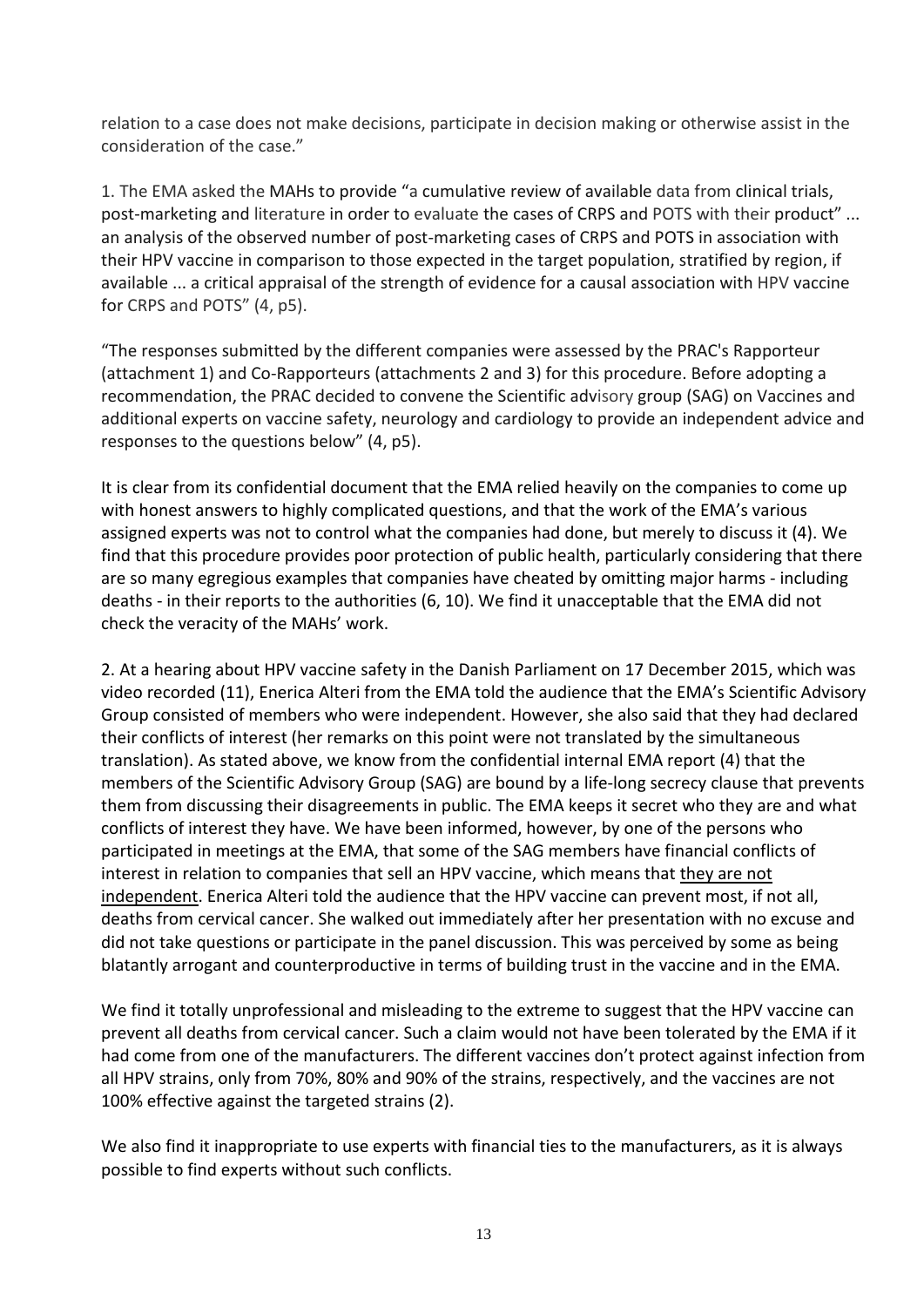3. The rapporteur was Julie Williams (4) who is Professor of [Neuropsychological](https://en.wikipedia.org/wiki/Neuropsychology) Genetics at [Cardiff](https://en.wikipedia.org/wiki/Cardiff_University)  [University](https://en.wikipedia.org/wiki/Cardiff_University) and the [Chief Scientific Adviser](https://en.wikipedia.org/wiki/Chief_Scientific_Officer) for [Wales](https://en.wikipedia.org/wiki/Wales) since 2013. According to Wikipedia, she is one of the world's leading contributors to Alzheimer's research. Since Williams' views seemed to have had a pivotal and overruling role for the EMA's official report, we tried to find out what her conflicts of interests are.

On September 16, 2014, Williams co-authored a paper with 16 others where the authors declared (12): "**"Competing interests:** The authors have declared that no competing interests exist."

However, the funding declaration in the same paper showed that there were numerous financial conflicts of interest in relation to drug companies (we have underlined some of them):

**"Funding:** This work was supported by the National Institute for Health Research (NIHR) Mental Health Biomedical Research Centre and Dementia Unit at South London and Maudsley NHS Foundation Trust and [Institute of Psychiatry] King's College London, the 7th Framework Programme of the European Union (ADAMS project, HEALTH-F4-2009-242257), the Alzheimer's Society, Alzheimer's Research UK, and the European Molecular Biology Organization (EMBO; ASTF 440-2011). Petroula Proitsi is an Alzheimer's Society Post-Doctoral Research Fellow. The fructosamine testing performed in this study was funded by the Psychiatry Research Trust. The computational Linux cluster and the Biomedical Research Centre Nucleus Informatics Team are supported by the National Institute for Health Research (NIHR) Mental Health Biomedical Research Centre and Dementia Unit at South London and Maudsley NHS Foundation Trust and [Institute of Psychiatry] King's College London. Alzheimer's Disease Neuroimaging Initiative (ADNI) acknowledgments: Data collection and sharing for this project was funded by the Alzheimer's Disease Neuroimaging Initiative (ADNI) (National Institutes of Health Grant U01 AG024904) and DOD ADNI (Department of Defense award number W81XWH-12-2-0012). ADNI is funded by the National Institute on Aging, the National Institute of Biomedical Imaging and Bioengineering, and through generous contributions from the following: Alzheimer's Association; Alzheimer's Drug Discovery Foundation; BioClinica, Inc.; Biogen Idec Inc.; Bristol-Myers Squibb Company; Eisai Inc.; Elan Pharmaceuticals, Inc.; Eli Lilly and Company; F. Hoffmann-La Roche Ltd and its affiliated company Genentech, Inc.; GE Healthcare; Innogenetics, N.V.; IXICO Ltd.; Janssen Alzheimer Immunotherapy Research & Development, LLC.; Johnson & Johnson Pharmaceutical Research & Development LLC.; Medpace, Inc.; Merck & Co., Inc.; Meso Scale Diagnostics, LLC.; NeuroRx Research; Novartis Pharmaceuticals Corporation; Pfizer Inc.; Piramal Imaging; Servier; Synarc Inc.; and Takeda Pharmaceutical Company. The Canadian Institutes of Health Research is providing funds to support ADNI clinical sites in Canada. Private sector contributions are facilitated by the Foundation for the National Institutes of Health [\(www.fnih.org\)](http://www.fnih.org/). The grantee organization is the Northern California Institute for Research and Education, and the study is coordinated by the Alzheimer's Disease Cooperative Study at the University of California, San Diego. ADNI data are disseminated by the Laboratory for Neuro Imaging at the University of Southern California. GERAD1 Consortium acknowledgements: Cardiff University was supported by the Wellcome Trust, Medical Research Council (MRC), Alzheimer's Research UK (ARUK), and the Welsh Assembly Government. ARUK supported sample collections at the Kings College London; the South West Dementia Bank; and Universities of Cambridge, Nottingham, Manchester, and Belfast. The Belfast group acknowledges support from the Alzheimer's Society, Ulster Garden Villages, N.Ireland R&D Office, and the Royal College of Physicians/Dunhill Medical Trust. The MRC and Mercer's Institute for Research on Ageing supported the Trinity College group. The South West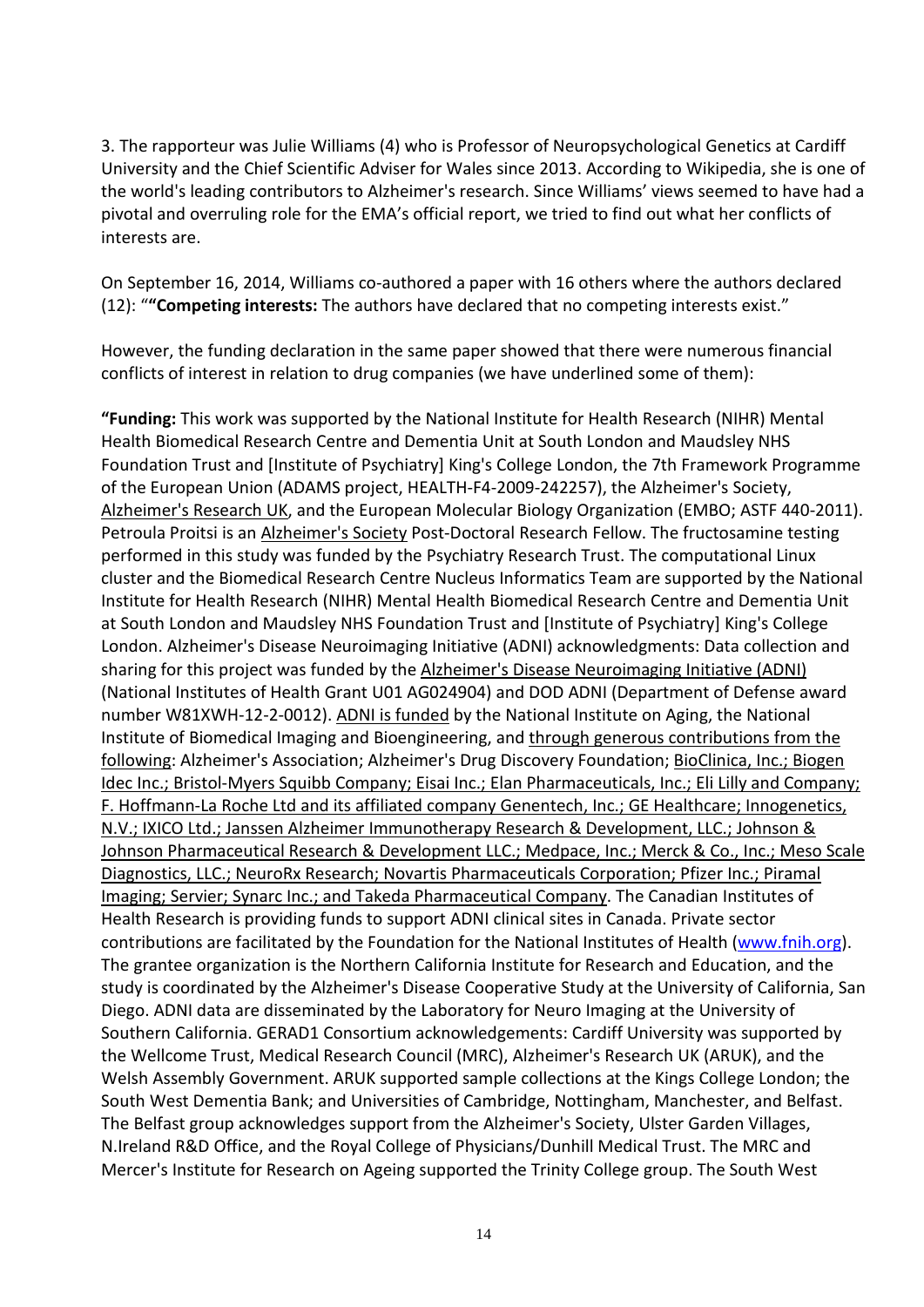Dementia Brain Bank acknowledges support from Bristol Research into Alzheimer's and Care of the Elderly. The Charles Wolfson Charitable Trust supported the OPTIMA group. Washington University was funded by NIH grants, Barnes Jewish Foundation, and the Charles and Joanne Knight Alzheimer's Research Initiative. Patient recruitment for the MRC Prion Unit/UCL Department of Neurodegenerative Disease collection was supported by the UCLH/UCL Biomedical Centre. LASER-AD was funded by Lundbeck SA. The Bonn group was supported by the German Federal Ministry of Education and Research (BMBF), Competence Network Dementia and Competence Network Degenerative Dementia, and by the Alfried Krupp von Bohlen und Halbach-Stiftung. The GERAD1 Consortium also used samples ascertained by the NIMH AD Genetics Initiative. The AddNeuroMed study was supported by funds from the National Institutes for Health Research Biomedical Research Centre for Mental Health at the South London and Maudsley National Health Service Foundation Trust and Institute of Psychiatry, King's College London. AddNeuroMed is funded through the EU FP6 program as part of InnoMed. The funders had no role in study design, data collection and analysis, decision to publish, or preparation of the manuscript."

The UK Alzheimer's Society is funded by Eli Lilly, one of the big pharmaceutical companies committed to the field (10).

With the involvement of all these drug companies in the research, we believe, according to internationally accepted guidelines for declaring conflicts of interest, that the EMA's rapporteur Julie Williams has conflicts of interest. However, in Williams' "Public declaration of interests" on the EMA's homepage from 21 November 2015 (13), no conflicts of interest are declared.

4. We are aware that some of the top officials at the EMA have failed to declare their conflicts of interest in relation to the work they do at the EMA, although they have a legal obligation to do so. For example, the EMA's director, Guido Rasi, declared on 20 July 2015 that he had no conflicts of interest (14). On a form called "EMA Public Declaration of Interests," he replied "none" to all four questions, also to question 4, which is: "Other interests or facts whether or not related to the pharmaceutical industry<sup>4</sup> which you consider should be made known to the Agency and the public, including matter relating to members of your household<sup>5</sup>."

However a Guido Rasi, which we assume is the same person, holds a number of patents, some of which were filed or approved in 2012 or 2013, and where the applicant was a drug company (Applicant: SciClone Pharmaceuticals, Inc.; Inventors: Guido Rasi, Enrico Garaci, Francesco Bistoni, Luigina Romani, Paolo Di Francesco) (15). As they go back less than five years, we believe he should have declared them, according to the EMA's regulations concerning the handling of declared interests of its employees (16).

### Final remarks

We find that the EMA's requirement of life-long confidentiality is absurd. All available material about suspected harms of a public health intervention directed towards healthy children should be accessible to anyone. The EMA's internal report (4) and all other documents related to this case should therefore be made publicly available, without redactions. We did not find any commercially confidential information anywhere in the documents we reviewed.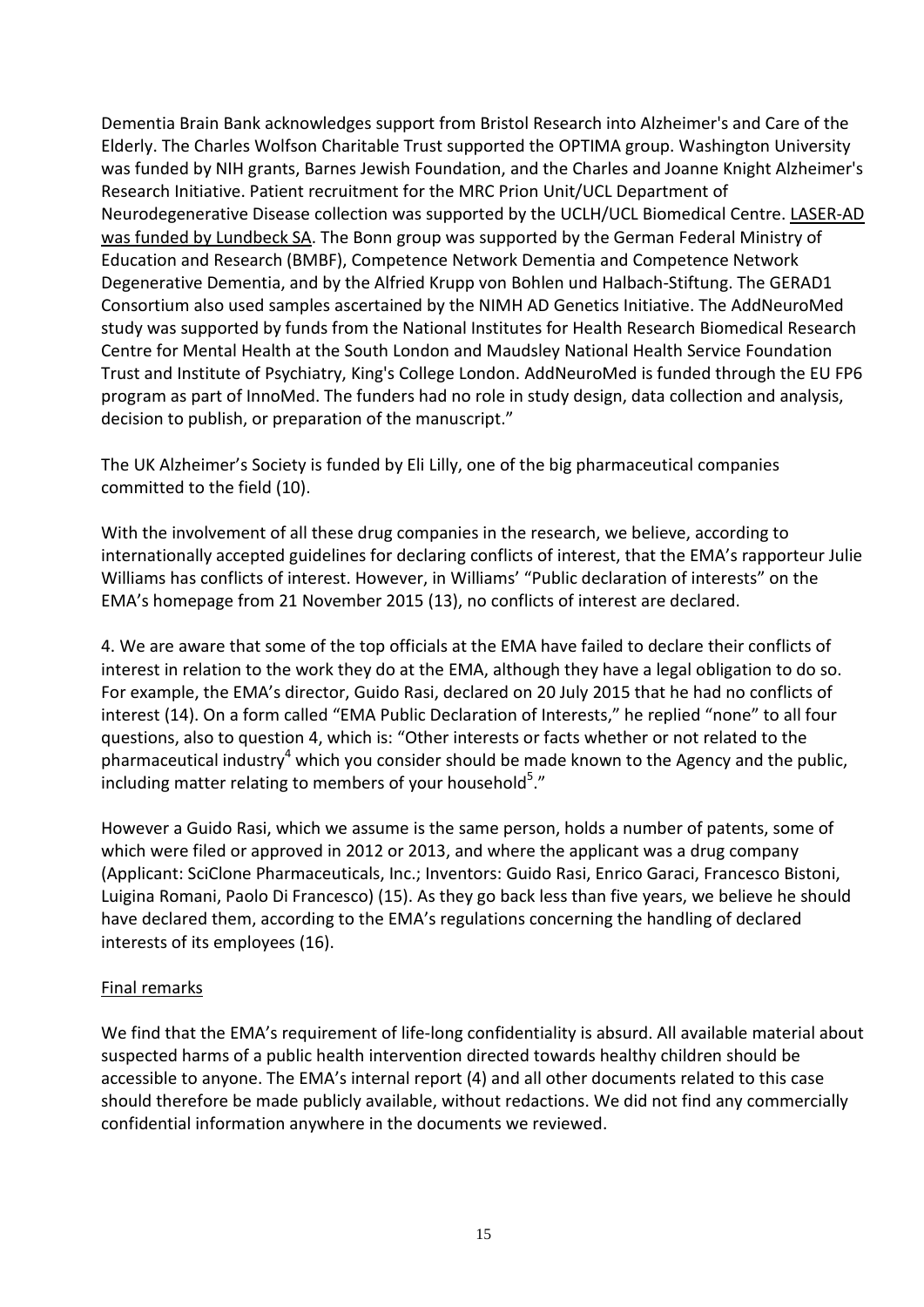The American College of Physicians found that 89 cases of premature ovarian failure reported for HPV vaccines (86 for Gardasil and 3 for Cervarix) versus no reports for other vaccines were sufficiently alarming to motivate an alert in January 2016 making physicians and the public aware of a possible link (17). The confidential EMA report mentions in one sentence that the vaccine is under increased surveillance for this possible harm, but the reason is not given: "Adverse events related to potential immune-mediated disease (piMD) following vaccination with Cervarix, as well as primary ovarian failure are currently under close safety surveillance and in depth discussed in PBRER" (4, p175, or 63/77 in the subdocument). In response to an "Expert Submission to EMA relating to absence of ovarian safety research 17-10-2015" (7, p.110), the "Assessor's comment" is: "This document contains an argumentation that the "ovary safety research" undertaken with the HPV vaccines is insufficient. Ovarian safety is beyond the scope of this referral, and will therefore not be commented in detail. Nevertheless, in October 2013, the PRAC finalised a review of Premature ovarian failure for Gardasii/Silgard. The PRAC concluded that the available evidence did not support a causal association." There is nothing about this important potential harm in the EMA's official report (2) although it is widely suspected that the possible severe toxicity of the vaccine is autoimmune-mediated.

The EMA might also have considered that when doctors first alerted the scientific community to the possibility that Pandemrix, one of the pandemic influenza vaccines used in 2009-2010, could be related to the occurrence of narcolepsy in people with a specific tissue type, the reaction was to ridicule these doctors. It has now been firmly established that Pandemrix can cause narcolepsy, a very serious condition, up to several years after vaccination of children and adolescents, and that this disease is immune-mediated. However, there was nothing about this, neither in the EMA's official report (2), nor in the confidential report (4).

The bottom line for the EMA seems to have been that the vaccine should be protected from criticism at all costs because it is believed to save lives by protecting against development of cervical cancer. One sign of this is that the text in the official report is nearly identical to the assessments of the rapporteur and the companies. However, this paternalistic attitude comes at a great cost. The EMA accepted uncritically substandard research performed by the MAHs and produced a superficial, substandard official report (2) that was clearly flawed and unrepresentative, considering the serious concerns raised in internal discussions, which were sealed by life-long confidentiality agreements. Unprofessional and defamatory criticism, such as the one the EMA raised against the Danish researchers, is not unknown to scientists but it is a serious threat to scientific progress and public health. Those who raise concerns should be complemented for their courage, even if their suspicions are later shown to be wrong. Indeed, it is a requirement by DMHA that Danish doctors raise concerns they might have. Unfounded criticism of whistleblowers from those at the top of the power pyramid are potentially highly damaging as it may prevent important concerns from being raised. Unfounded dismissal of signals from ADR reports as reported by the UMC also seriously undermines this central mechanism to monitor adverse drug reactions. These serious failures on behalf of the EMA could create a problem orders of magnitude greater than declining participation rates in HPV screening programmes. Should the concerns over possible harms of the HPV vaccine be confirmed, the trust in the EMA and in vaccines in general may be damaged beyond repair. In fact, we know that the EMA's handling of the HPV controversy - pretending that we have sufficient knowledge when we haven't - has already become a PR disaster. In Funen, the uptake of the vaccine decreased from 74% to 31% in just one year (18).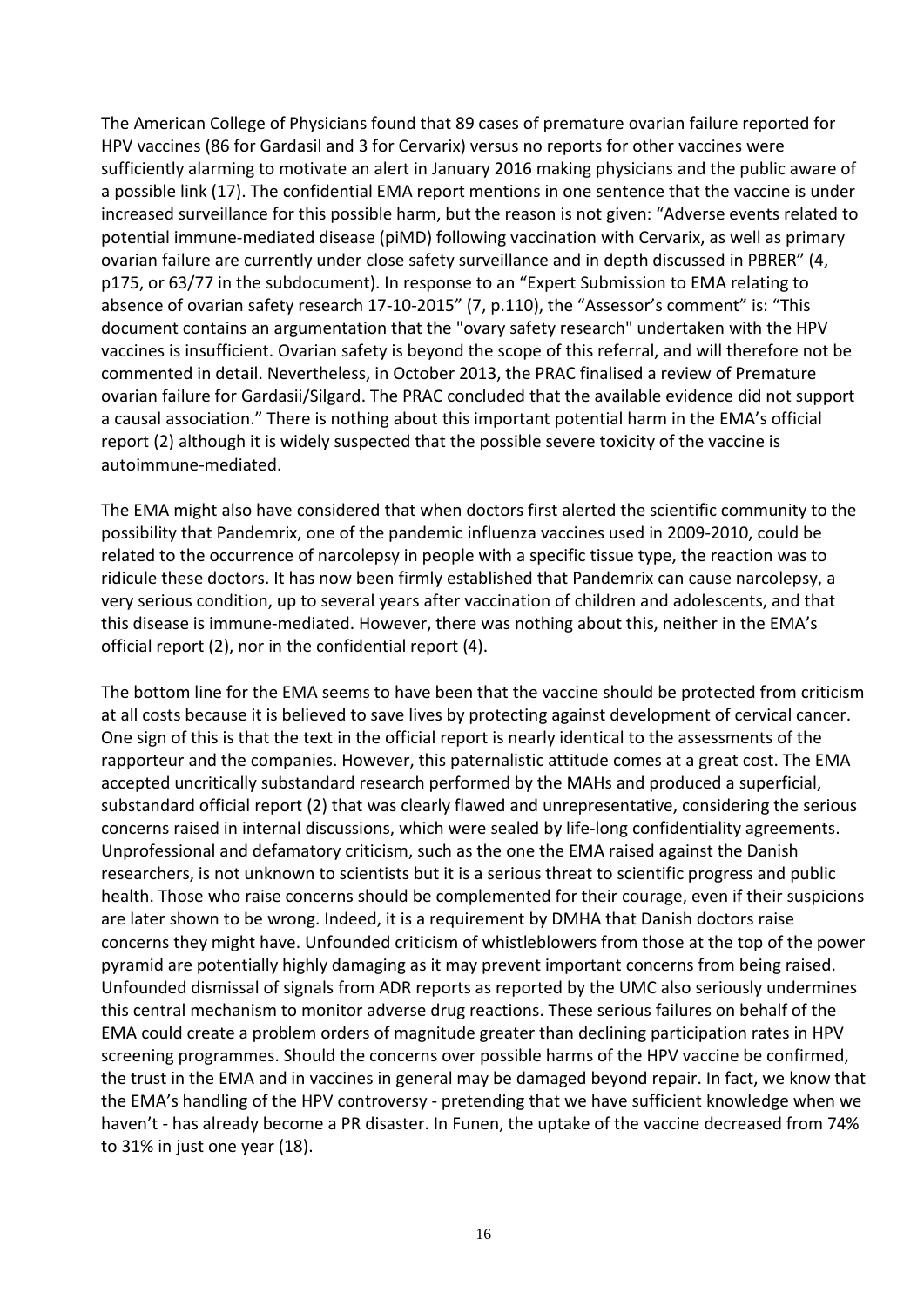The EMA's procedures for evaluating the safety of medical interventions - where the companies are by and large their own judges - need to be fundamentally reworked and all procedures and information should be made transparent to the public. Our societies should no longer accept that assessments of drug safety are left to companies with huge financial interests and to a drug agency that receives 80% of its funding from the drug industry.

The secrecy imposed by the EMA is not in the public interest. Drug regulators tend to have a narrow vision, either because of their remit or because they have become too close to the drug industry by their daily work, which often involves contacts with the industry, and by employment of people with long careers in the industry. As an example, the EMA's director, Guido Rasi, has brought in a number of people from the drug company Sigma Tau that include Stefano Marino, his head of legal affairs. Rasi has worked with this company for many years and apparently owns several patents together with the company (15).

Public health is about the promotion of health and prevention of disease and disability through the organised efforts of society. This entails protection from harms and involves progression of knowledge in open collaboration. As far as we can see, the actions of the EMA in this case indicates that the agency is more concerned about protecting its own previous decisions and the vaccine than about protecting the citizens and giving them the option of choosing for themselves whether or not they would like to get vaccinated against HPV. Some people will prefer to avoid the vaccine, even if the risk of serious harm is very small, and some will prefer screening instead. It is not within the powers of regulatory authorities to deny citizens' right to make informed choices about their own health by withholding important information. The citizens need honest information about the vaccine and the uncertainties related to it; not a paternalistic statement that all is fine based on a flawed EMA report (2).

Sincerely,

 $\sum_{n=1}^{\infty}$ 

Peter C Gøtzsche, DrMedSci, MSc Director of the Nordic Cochrane Centre, Rigshospitalet Professor, University of Copenhagen

Co-signatures:

Karsten Juhl Jørgensen, Deputy Director of the Nordic Cochrane Centre, Rigshospitalet

Tom Jefferson, Honorary Research Fellow, Centre for Evidence Based Medicine, Oxford OX2 6GG, United Kingdom

Margrete Auken, MEP (The Greens/European Free Alliance)

Louise Brinth, PhD, MD, Danish Syncope Unit, Frederiksberg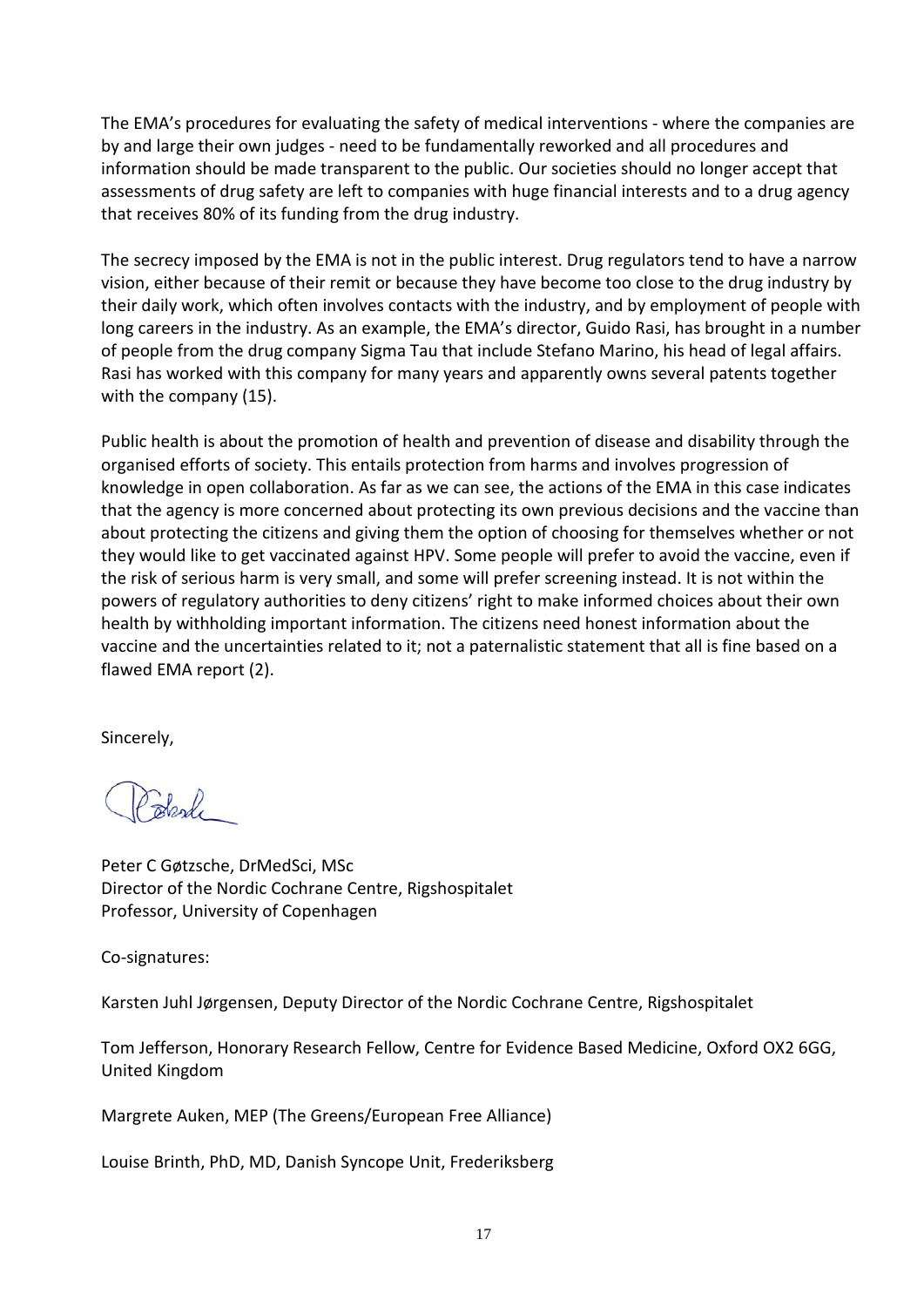# References

1 Regulation (EC) No 1049/2001 of the European Parliament and of the Council of 30 May 2001 regarding public access to European Parliament, Council and Commission documents. Official Journal of the European Communities 2001;L145:43-8. [www.europarl.europa.eu/RegData/PDF/r1049\\_en.pdf.](http://www.europarl.europa.eu/RegData/PDF/r1049_en.pdf)

2 European Medicines Agency. Assessment report. Human papilloma virus (HPV) vaccines. Nov 11, 2015 (40 pages).

3 Danish Health and Medicines Authorities. EMA's new assessment of the HPV vaccine: The benefits outweigh the risks. 17 April 2015. [https://sundhedsstyrelsen.dk/en/news/2015/emas-new](https://sundhedsstyrelsen.dk/en/news/2015/emas-new-assessment-of-the-hpv-vaccine-the-benefits-outweigh-the-risks)[assessment-of-the-hpv-vaccine-the-benefits-outweigh-the-risks.](https://sundhedsstyrelsen.dk/en/news/2015/emas-new-assessment-of-the-hpv-vaccine-the-benefits-outweigh-the-risks)

4 Briefing note to experts. EMA/666938/2015. 13 October 2015 (256 pages).

5 Brinth L. Responsum to Assessment Report on HPV-vaccines released by EMA November 26th 2015. Dec 17, 2015. [http://www.ft.dk/samling/20151/almdel/suu/bilag/109/1581470.pdf.](http://www.ft.dk/samling/20151/almdel/suu/bilag/109/1581470.pdf)

6 Gøtzsche PC. Deadly medicines and organised crime: How big pharma has corrupted health care. London: Radcliffe Publishing, 2013.

7 PRAC co-rapporteur's referral updated assessment report. Updated report circulated 18 October 2015.

8 Higgins JPT, Green S (editors). Cochrane Handbook for Systematic Reviews of Interventions Version 5.1.0. The Cochrane Collaboration, 2011.

9 Weber C, Andersen S. Firma bag HPV-vaccinen underdrev omfanget af alvorlige bivirkninger. Berlingske 2015; 26 Oct.

10 Gøtzsche PC. Deadly psychiatry and organised denial. Copenhagen: People's Press; 2015.

11 [Hearing in the Danish Parliament about the safety of HPV vaccines]. Dec 17, 2005. [http://www.ft.dk/webtv/video/20151/suu/tv.3040.aspx?i=2015-12-17T15.](http://www.ft.dk/webtv/video/20151/suu/tv.3040.aspx?i=2015-12-17T15)

12 Proitsi P, Lupton MK, Velayudhan L, Newhouse S, Fogh I, Tsolaki M, Daniilidou M, Pritchard M, Kloszewska I, Soininen H, Mecocci P, Vellas B; Alzheimer's Disease Neuroimaging Initiative, Williams J; GERAD Consortium, Stewart R, Sham P, Lovestone S, Powell JF. Genetic predisposition to increased blood cholesterol and triglyceride lipid levels and risk of Alzheimer disease: a Mendelian randomization analysis. PLoS Med 2014;11:e1001713.

13 Julie Williams. Public declaration of interests. 21 Nov 2015. [http://www.ema.europa.eu/docs/en\\_GB/document\\_library/contacts/jwilliams\\_DI.pdf.](http://www.ema.europa.eu/docs/en_GB/document_library/contacts/jwilliams_DI.pdf)

14 Guido Rasi. EMA Public Declaration of Interests. 20 July 2015. [http://www.ema.europa.eu/docs/en\\_GB/document\\_library/Other/2012/02/WC500123382.pdf.](http://www.ema.europa.eu/docs/en_GB/document_library/Other/2012/02/WC500123382.pdf)